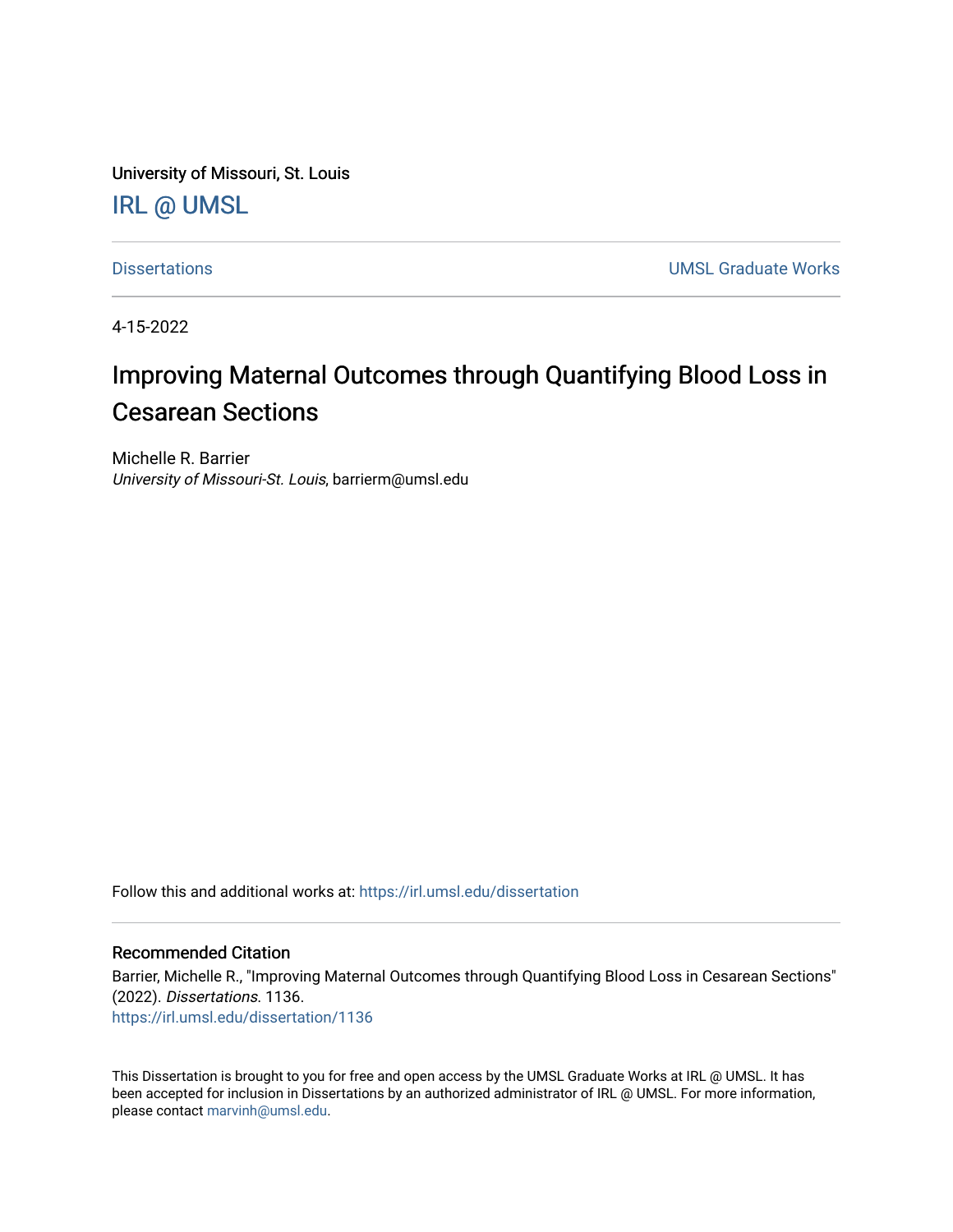## **Improving Maternal Outcomes through Quantifying Blood Loss in Cesarean Sections**

Michelle R. Barrier, MSN, RN

MSN, Nursing Education, University of Missouri – St. Louis, 2016 BSN, University of Missouri – St. Louis, 2011

A Dissertation Submitted to The Graduate School at the University of Missouri-St. Louis in partial fulfillment of the requirements for the degree Doctor of Nursing Practice

May 2022

**Advisory Committee** 

Alicia D. Hutchings, Ph.D., RN, CNE Chairperson

Susan Dean-Baar, Ph.D., RN, CENP, FAAN

Christy Morgan, M.D.

Copyright, Michelle R. Barrier, 2022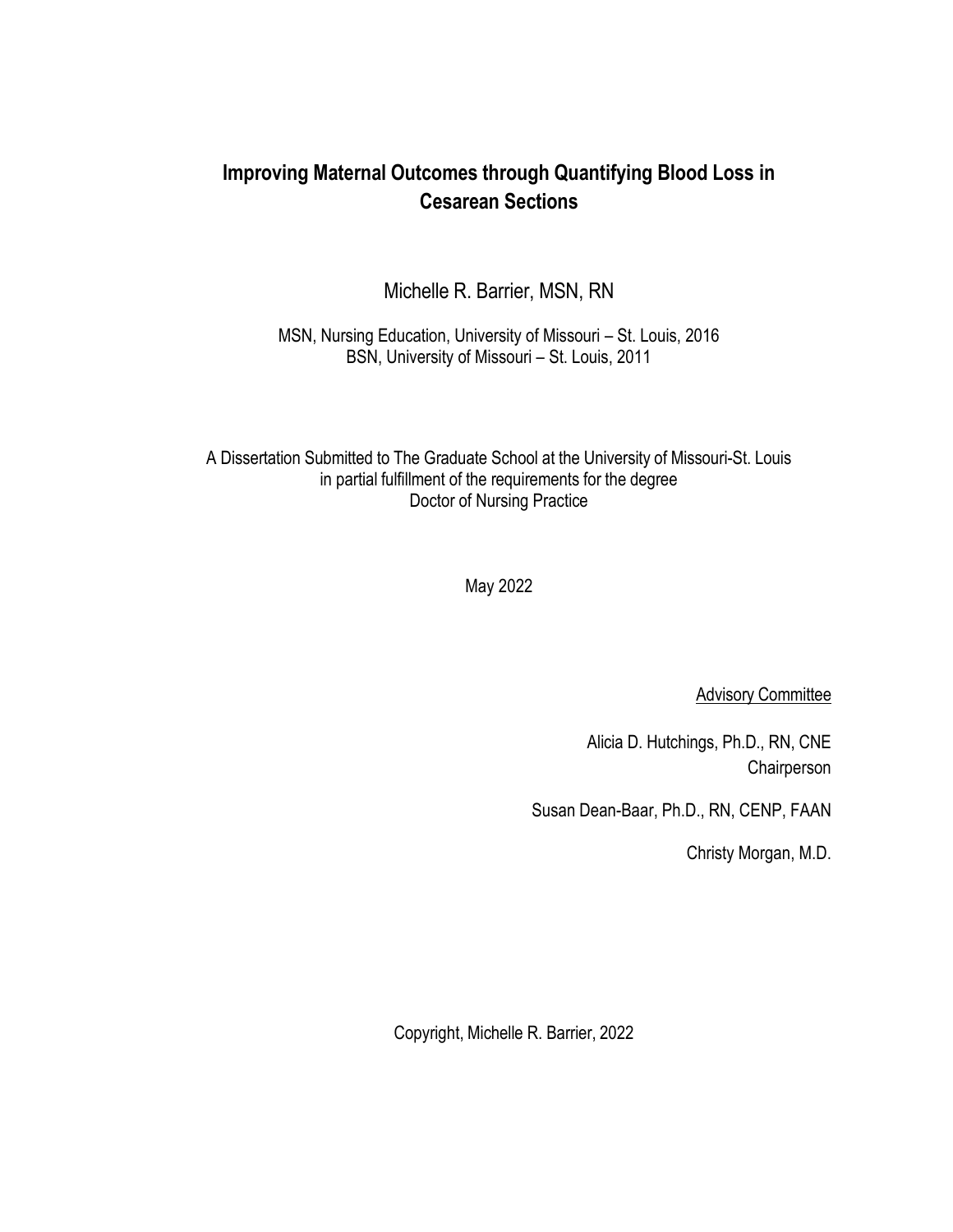#### **Abstract**

*Problem:* Postpartum hemorrhage is a preventable, leading cause of maternal death in the United States and is a direct result of a delay in diagnosis, intervention, and treatment of postpartum hemorrhage. Inaccurate measurement of blood loss from the use of estimation instead of quantitative techniques leads to a failure to recognize and respond appropriately. While there are risk factors for postpartum hemorrhage, all pregnant women are at risk.

*Methods:* This Quality Improvement (QI) project used a descriptive cohort study design, utilizing a retrospective chart review, to evaluate the quantification of blood loss during cesarean sections on maternal outcomes. Data was collected six months prior to the implementation of quantification of blood loss (QBL) and six months after the implementation of QBL.

*Results:* A total of 2,269 patients' charts were reviewed with 466 patients found to have had a postpartum hemorrhage and met inclusion criteria. There were 179 EBL participants and 287 QBL participants whose charts were reviewed for rate of mild, moderate, or severe PPH, uterotonic administration, blood product transfusion, surgical intervention, and ICU admission. The overall PPH rate was 15.2% in the EBL group and 27% in the QBL group. Severe PPH rate did decrease from 26.8% to 21% with the implementation of QBL even though it was not a statistically significant finding (p=.180). However, a decrease in the rate of severe PPH is clinically significant. Surgical intervention decreased from 6.1% to 5.2% ( $p=.421$ ) with the implementation of QBL; while this is not statistically significant, it is clinically significant. Uterotonic use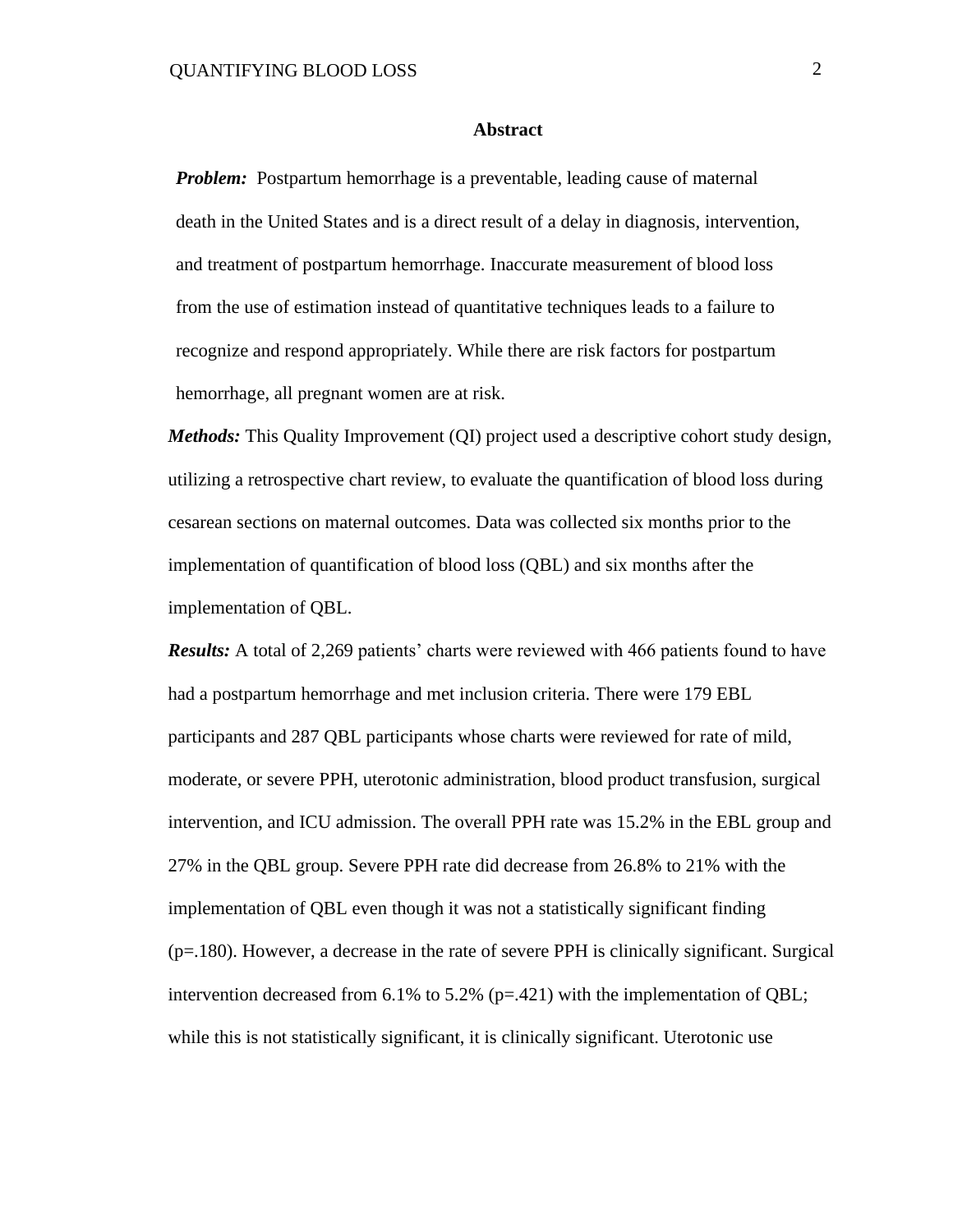$(p=0.441)$ , blood product administration  $(p=0.399)$ , and ICU admissions  $(p=0.503)$  did now show statistically significant improvement in maternal outcomes.

*Implications:* The implementation of quantification of blood loss did not improve maternal outcomes but the advantage of accurate measurement of blood loss is a crucial step for healthcare providers to provide timely and appropriate interventions for their patients. The decrease in the rate of severe PPH along with the decrease in the rate of surgical intervention show the implementation of QBL is making a difference. QBL is not only beneficial in cesarean sections, but also for all births, and improving the outcomes to postpartum women across the United States. Repeating this project at a hospital with different demographics and socioeconomic levels could yield different data results and show improvement in maternal outcomes with the implementation of QBL.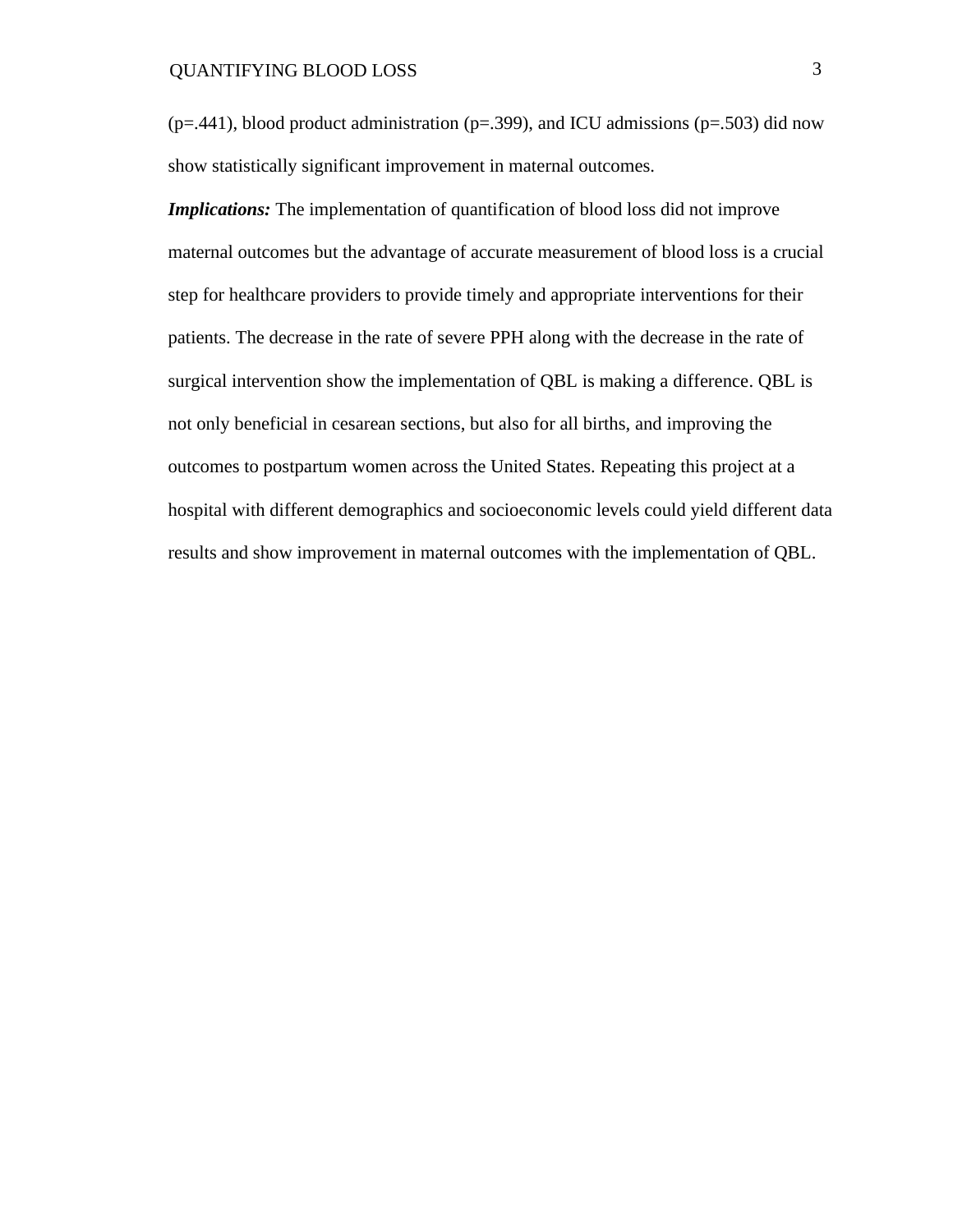Improving Maternal Outcomes Through Quantifying Blood Loss in Cesarean Sections

Postpartum hemorrhage (PPH) is a preventable, leading case of maternal morbidity and mortality in the United States and occurs in approximately 2.9% of all births (Bingham et al., 2018). Every day women die from postpartum hemorrhage resulting from failure to recognize excessive blood loss and lack of early initiation of effective interventions ("Retired: Quantification of Blood Loss: AWHONN Practice Brief Number 1," 2015). The American College of Obstetricians and Gynecologists' (ACOG) defines postpartum hemorrhage as "a cumulative blood loss greater than or equal to 1,000 mL or blood loss accompanied by signs and symptoms of hypovolemia within 24 hours after birth" ("Practice Bulletin No. 183: Postpartum Hemorrhage," 2017, p. e168). Mild PPH is defined as a cumulative blood loss greater than 1,000 mL; moderate PPH is continued bleeding and a less than 1,500 mL blood loss; and a severe PPH is a cumulative blood loss of greater than 1,500 mL (Maternal, 2017). The rate of postpartum hemorrhage, especially severe hemorrhage, has been steadily increasing since the 1990's with the rate of severe complications during the postpartum hospitalization period increasing by 114% (Seacrist et al., 2019).

The California Pregnancy-Associated Mortality Review (2017) reports that many maternal deaths are caused by preventable errors. Increased maternal morbidity and mortality is a direct result of delay in diagnosis, interventions, and treatment of PPH (Maternal, 2017). There are several reasons for these delays in care. First, healthcare providers fail to recognize and respond to clinical warning signs. Also, inaccurate measurement of blood loss results from use of estimation instead of quantitative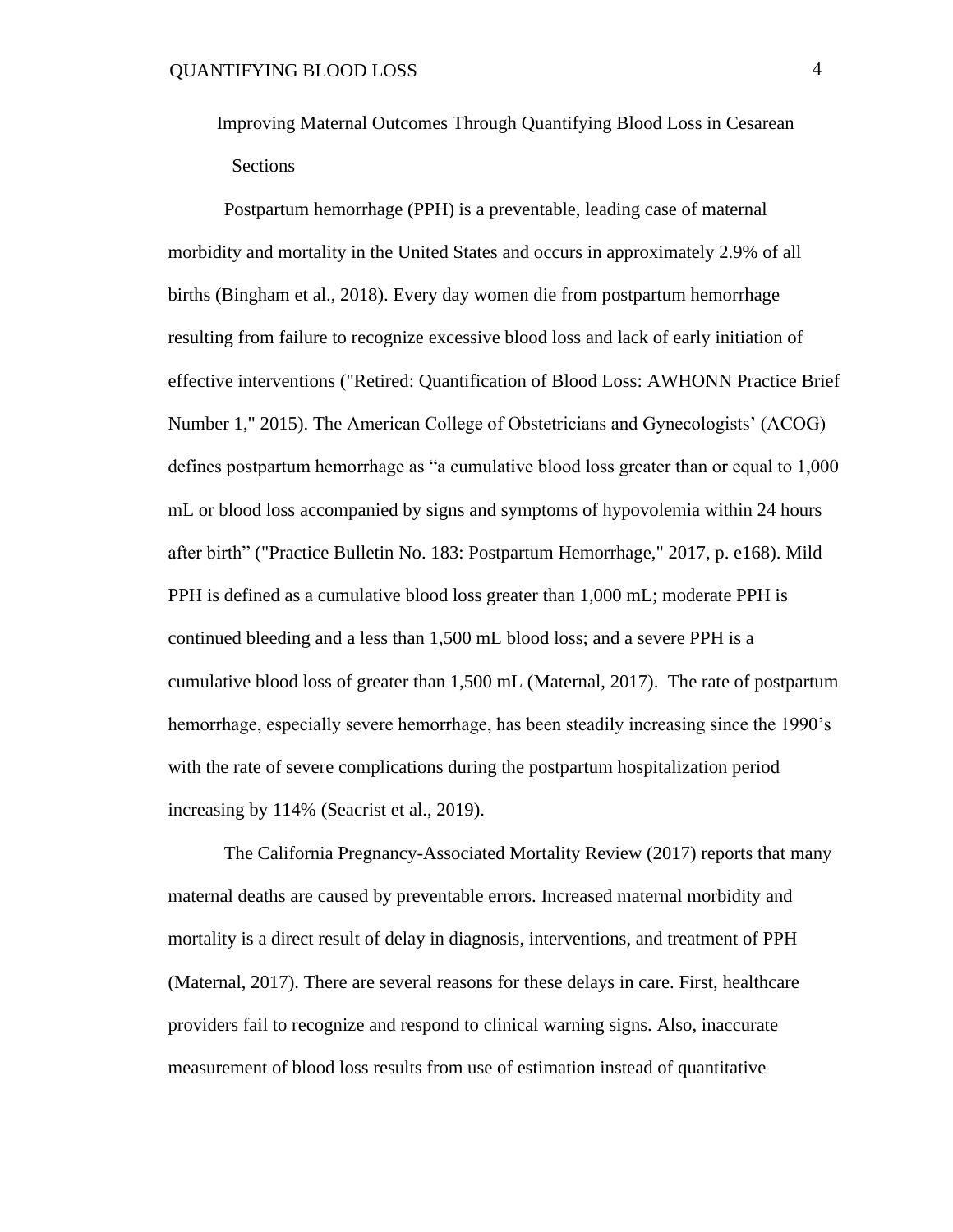techniques. In addition, nurses and providers miss the significance of abnormal vital signs. Lastly, as is often the case with poor outcomes, ineffective communication between nurses and providers contributes to morbidity and mortality from PPH (Maternal, 2017). Delays in diagnosis, intervention, and treatment results in escalation in severity of PPH (Hancock et al., 2015).

Visual estimation of blood loss (EBL) following both vaginal and cesarean delivery is a convenient method that has been a common practice (Lertbunnaphong et al., 2015). Estimation of blood loss is a subjective method in which the assessor approximates amount of blood loss by visual analysis. Approximation of blood loss leaves room for error. Visual estimation is inaccurate with underestimation of blood loss being more common than overestimation (Saoud et al., 2019). An underestimation of blood loss by 33-50% is common with visual EBL ("Retired: Quantification of Blood Loss: AWHONN Practice Brief Number 1," 2015). Simulation training has been utilized to improve EBL without improvement in the accuracy of measurement (Lertbunnaphong et al., 2015). The Association of Women's Health, Obstetric and Neonatal Nurses (AWHONN) recommends that cumulative blood loss be measured and quantified in every birth ("Retired: Quantification of Blood Loss: AWHONN Practice Brief Number 1," 2015). Quantification of blood loss leads to earlier recognition, faster response, and improved communication ("Retired: Quantification of Blood Loss: AWHONN Practice Brief Number 1," 2015). This technique involves weighing materials saturated with blood, as well as, capturing volumes of blood in graduated drapes or cylinders (Patel et al., 2006; "Quantitative Blood Loss in Obstetric Hemorrhage," 2019).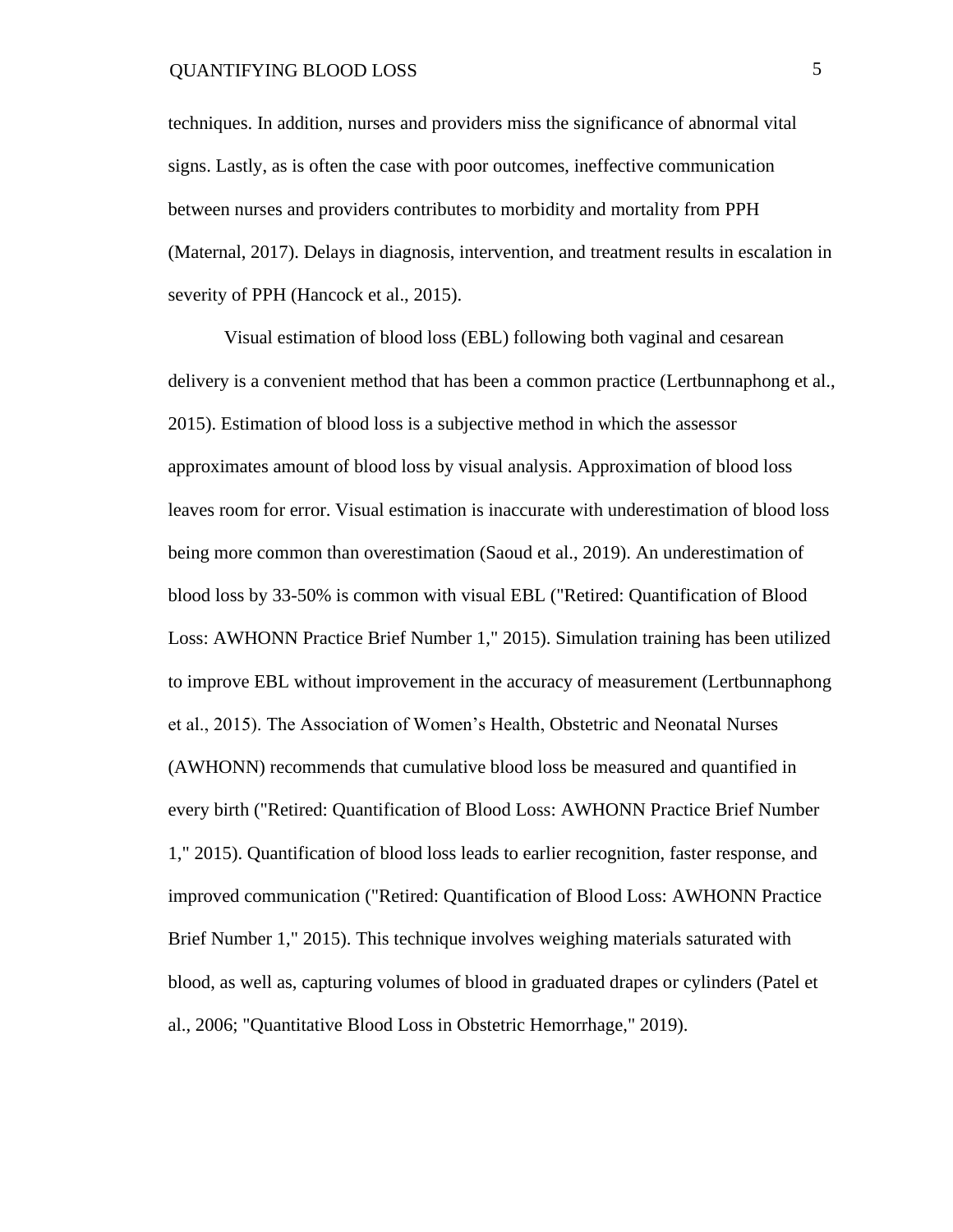The purpose of this project is to determine if quantifying blood loss at cesarean delivery improves maternal outcomes due to early recognition of PPH, intervening sooner, and decreasing unnecessary interventions. The aim of the project is to improve maternal outcomes by quantifying blood loss in every cesarean section. On completion, this project will answer the following question:

- I. In postpartum women age 18 or older who delivered via cesarean section and in the post-delivery hospitalization period; what is the effect of quantification of blood loss compared to visual estimation of blood loss on maternal outcomes:
	- A. Rate of mild/moderate/severe PPH
	- B. Rate of uterotonic administration in postpartum women who experienced a PPH
	- C. Rate of blood product transfusions in postpartum women who experienced a PPH
	- D. Rate of surgical interventions in postpartum women who experienced a PPH
	- E. Rate of ICU admissions in postpartum women who experienced a PPH
	- F. Demographics: age, race/ethnicity, gravida/para

#### **Literature Review**

An electronic literature search was conducted using the following databases:

CINAHL, Cochran, GOOGLE Scholar, MEDLINE, and PubMed. An initial search using "postpartum hemorrhage" and "estimation of blood loss" resulted in over 3,800 articles. A narrowed search was conducted using the terms "postpartum hemorrhage estimated blood loss", "postpartum hemorrhage quantification of blood loss", "postpartum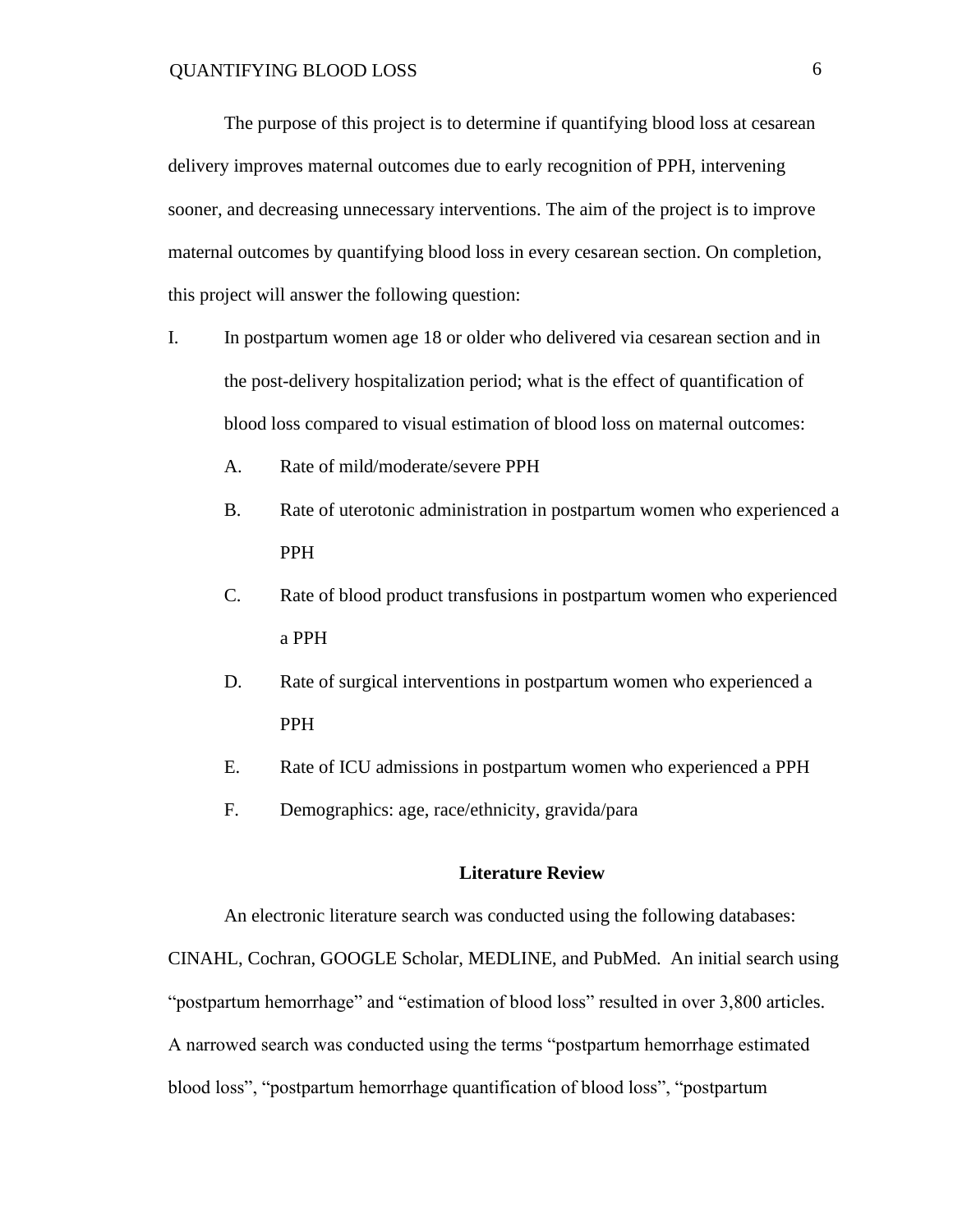hemorrhage visual estimation of blood loss", and "ACOG postpartum hemorrhage". Article titles and abstracts were reviewed against the study criteria. Where no abstracts were available, the whole article was reviewed. After reading the title and abstract, 27 articles were chosen based on studies relevant to estimated and quantified blood loss.

Postpartum hemorrhage is a leading cause of maternal death (Al Kadri et al., 2010; Bingham et al., 2018; Hancock et al., 2015; Marshall et al., 2017; Saoud et al., 2019; Seacrist et al., 2019; Sloan et al., 2010; Stafford et al., 2008) and accounts for 11% of the maternal mortality in the United States (Saoud et al., 2019). Between 1994 – 2006 the rate of PPH increased 43% (Seligman et al., 2017) occurring in nearly 5% of all births (Bingham et al., 2018; Marshall et al., 2017; Seacrist et al., 2019). Postpartum hemorrhage is a preventable cause of maternal morbidity and mortality (Main et al., 2015; Maternal, 2017; Seacrist et al., 2019; Zamudio et al., 2017).

The American College of Obstetricians and Gynecologists (ACOG) defines PPH as cumulative blood loss greater than or equal to 1000 mL or blood loss accompanied by signs or symptoms of hypovolemia within 24 hours after the birth process (Main et al., 2015 & "Practice Bulletin No. 183: Postpartum Hemorrhage," 2017). Risk factors for postpartum hemorrhage include: multiple gestation, advanced maternal age, induction of labor (Gabel & Weeber, 2012); uterine atony, retained placenta, coagulopathy, hypertensive disorders in pregnancy, polyhydramnios, chorioamnionitis, trauma, history of PPH, placental abnormalities (Seacrist et al., 2019); cesarean section (Seligman et al., 2017); and prolonged labor ("Practice Bulletin No. 183: Postpartum Hemorrhage," 2017). Even without risk factors, all women can experience postpartum hemorrhage ("Practice Bulletin No. 183: Postpartum Hemorrhage," 2017).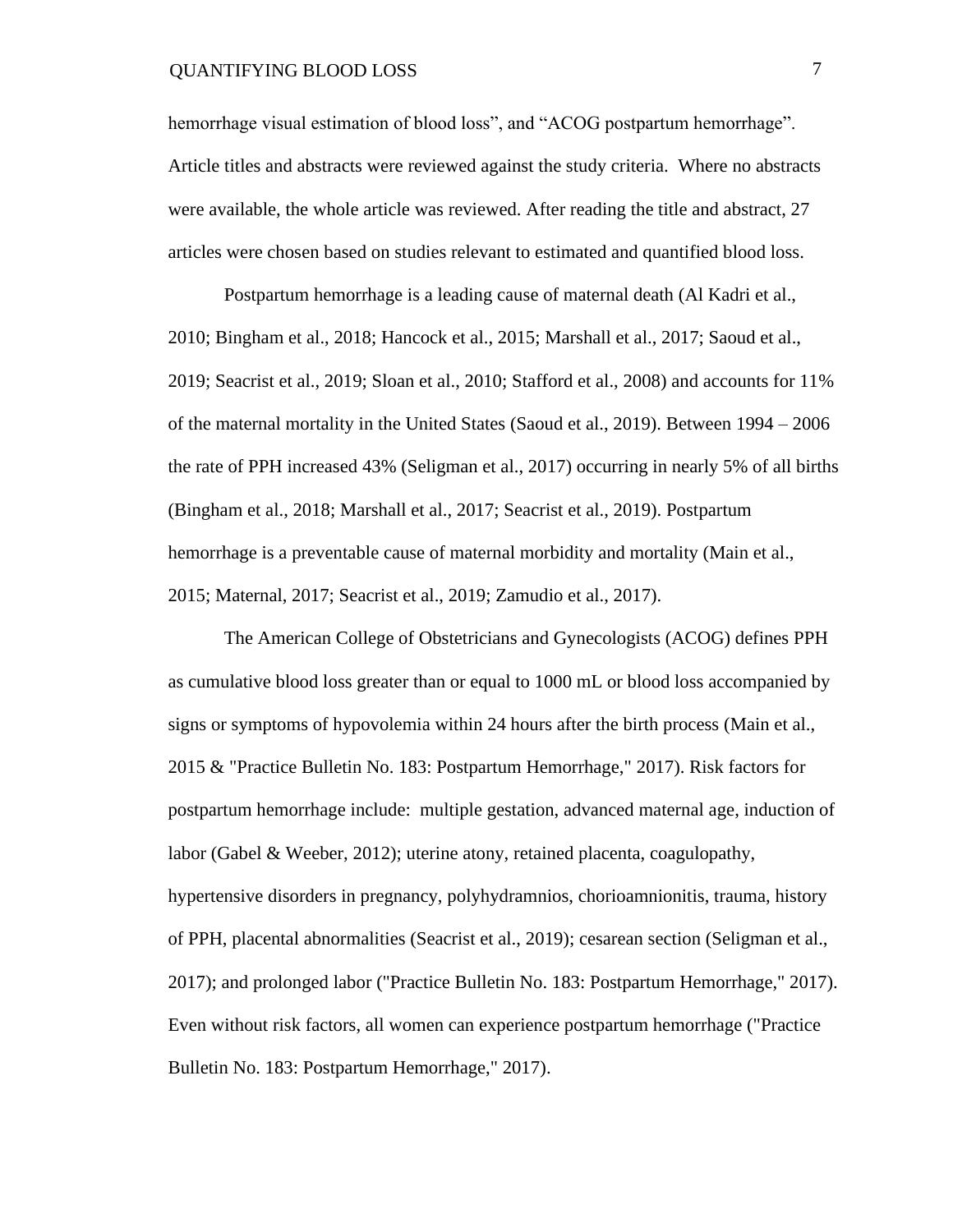Often a significant amount of blood loss occurs before the woman becomes symptomatic and hemodynamically unstable ("Practice Bulletin No. 183: Postpartum Hemorrhage," 2017). Early recognition of blood loss in conjunction with prompt, adequate, and appropriate treatment improves maternal outcomes (Hancock et al., 2015; Main et al., 2015; Maternal, 2017; Natrella et al., 2017; "Practice Bulletin No. 183: Postpartum Hemorrhage," 2017; Saoud et al., 2019; Seacrist et al., 2019; Seligman et al., 2017; Zamudio et al., 2017). This reduces the need for costly, unnecessary treatments and increased length of hospital stay (Gabel & Weeber, 2012; Hancock et al., 2015; Maternal, 2017; Natrella et al., 2017; Seacrist et al., 2019; Zamudio et al., 2017). Lack of early and adequate treatment caused by a disregard of clinical warning signs may lead to severe bleeding and ultimately maternal death (Gabel & Weeber, 2012; Maternal, 2017). Prompt recognition and intervention prevents need for costly treatments and lengthy hospital stays (Gabel & Weeber, 2012; Hancock et al., 2015; Maternal, 2017; Natrella et al., 2017; Seacrist et al., 2019; Zamudio et al., 2017). Improving the accuracy of measuring blood loss is a crucial step in preventing maternal morbidity and mortality (Hancock et al., 2015).

When a postpartum hemorrhage occurs, intervention and treatment is guided by etiology and amount of blood loss ("Practice Bulletin No. 183: Postpartum Hemorrhage," 2017). When uterine atony is the cause, the recommended first line treatment is uterotonic agents ("Practice Bulletin No. 183: Postpartum Hemorrhage," 2017). Common uterotonic agents used are oxytocin, methylergonovine (Methergine), carboprost (Hemabate), misoprostol (Cytotec), and tranexamic acid (TMX) ("Practice Bulletin No. 183: Postpartum Hemorrhage," 2017). With retained placenta or membrane, manual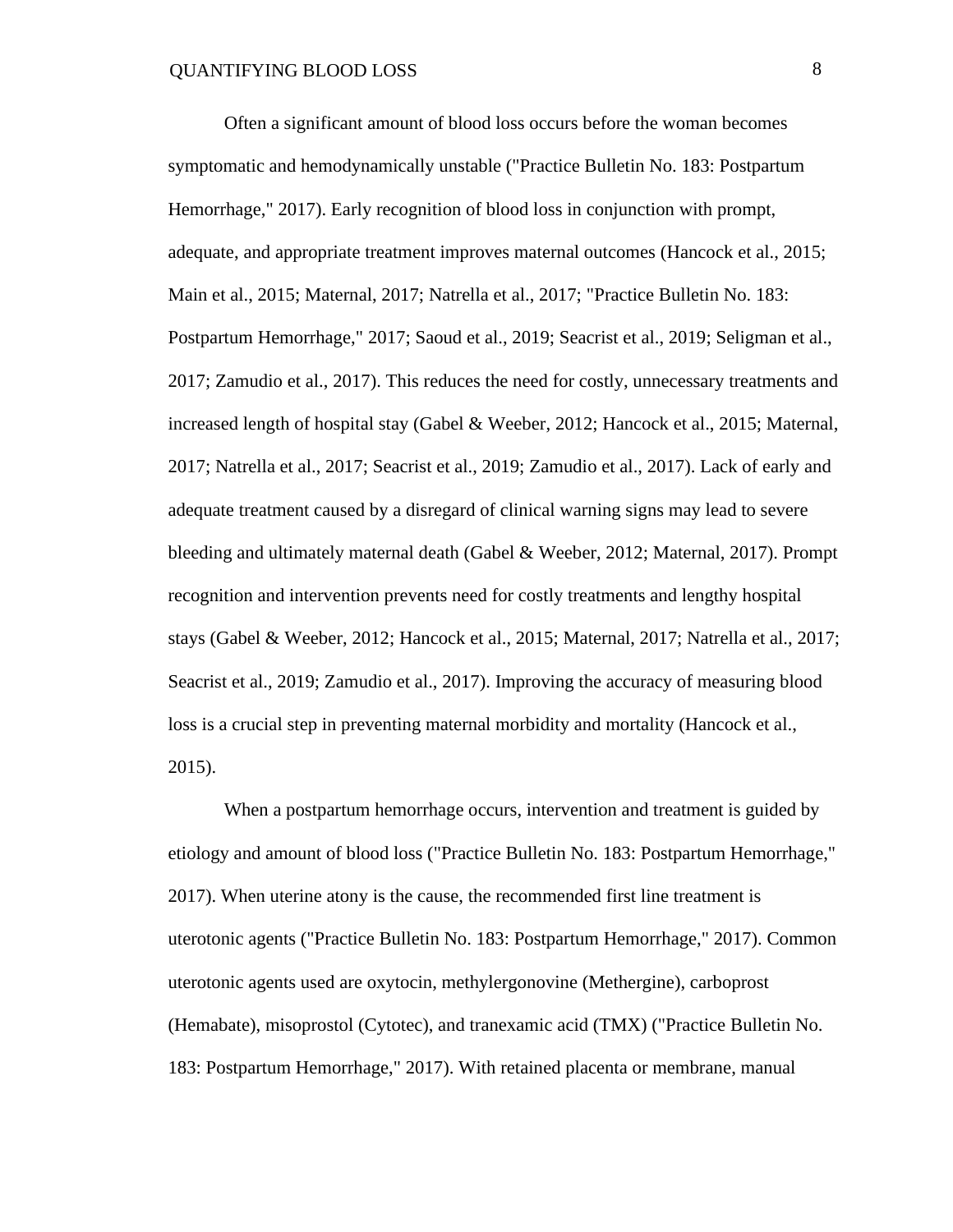evacuation of the uterus is indicated. If uterotonic use fails to adequately control the bleeding, escalation to additional interventions and increased intensity of care and support are indicated ("Practice Bulletin No. 183: Postpartum Hemorrhage," 2017). American College of Obstetricians and Gynecologists (ACOG) recommends a tamponade technique when uterotonics and bimanual massage fail to provide adequate uterine contractions to control bleeding ("Practice Bulletin No. 183: Postpartum Hemorrhage," 2017). A Bakri balloon, Foley catheter, or uterine packing may be used for a uterine tamponade ("Practice Bulletin No. 183: Postpartum Hemorrhage," 2017). If uterotonics, manual uterine evacuation, and uterine tamponade do not control the bleeding, uterine artery embolization or surgical intervention maybe indicated ("Practice Bulletin No. 183: Postpartum Hemorrhage," 2017). Uterine compression sutures or B-Lynch technique is the second line of treatment for uterine atony ("Practice Bulletin No. 183: Postpartum Hemorrhage," 2017). If all treatments fail, a hysterectomy is considered and is a definitive treatment for postpartum hemorrhage ("Practice Bulletin No. 183: Postpartum Hemorrhage," 2017). Initiation of blood products is based on the cumulative blood loss and the woman's hemodynamic status ("Practice Bulletin No. 183: Postpartum Hemorrhage," 2017). Typical blood product replacement therapy is packed red blood cells, fresh frozen plasma, platelets, and cryoprecipitate ("Practice Bulletin No. 183: Postpartum Hemorrhage," 2017). Prothrombin Complex and fibrinogen concentrate, or recombinant factor VII may be indicated in a massive hemorrhage ("Practice Bulletin No. 183: Postpartum Hemorrhage," 2017). Type of blood product, number of units, and timing of transfusion are guided by the cumulative blood loss and the woman's vital signs ("Practice Bulletin No. 183: Postpartum Hemorrhage," 2017). While each of these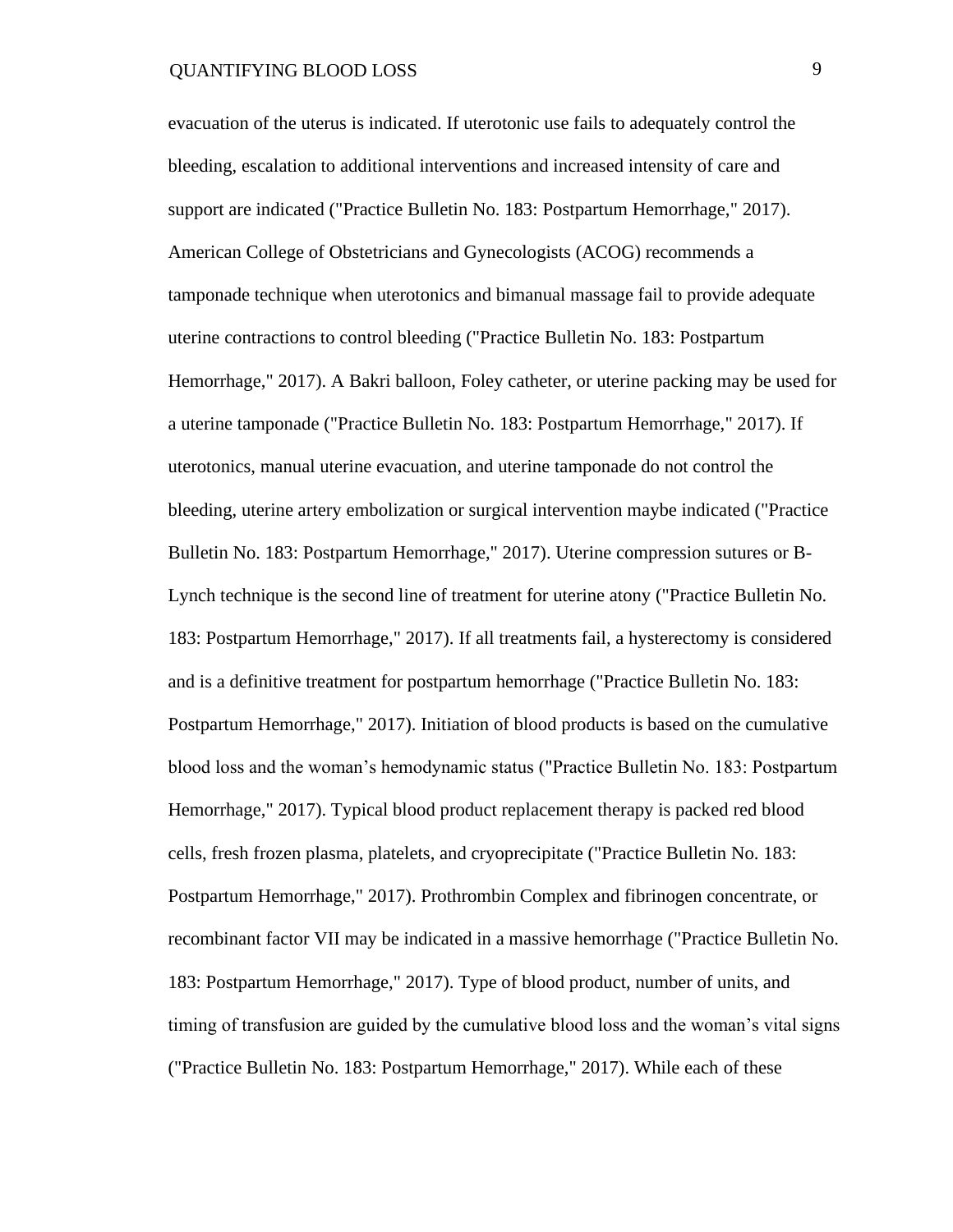interventions have benefit, they are not without risks and possibility of complications ("Practice Bulletin No. 183: Postpartum Hemorrhage," 2017). Increased intensity of care, such as admission to the intensive care unit (ICU), is recommended with escalation of treatment and interventions ("Practice Bulletin No. 183: Postpartum Hemorrhage," 2017). The American College of Obstetricians and Gynecologists (ACOG) and the California Maternity Quality Care Collaborative (CMQCC) recommend each hospital institution develop postpartum hemorrhage protocols to guide the use of these treatments (Maternal, 2017; "Practice Bulletin No. 183: Postpartum Hemorrhage," 2017).

Blood loss is predominately estimated by the health care provider at the time of birth (Gabel & Weeber, 2012; Natrella et al., 2017). While visual EBL is the most frequently practiced method of determining blood loss (Ali Algadiem et al., 2016; Main et al., 2015; Natrella et al., 2017), its often unreliability and inaccuracy is remarkable (Al Kadri et al., 2010; Ali Algadiem et al., 2016; Brant, 1967; Duthie et al., 1991; Gabel & Weeber, 2012; Hancock et al., 2015; Natrella et al., 2017; Saoud et al., 2019; Stafford et al., 2008). The inaccuracy of visual EBL is reflected in both overestimation and underestimation of blood loss (Al Kadri et al., 2010; Gabel & Weeber, 2012; Natrella et al., 2017; Stafford et al., 2008; Zamudio et al., 2017).

Underestimation is more common with excessive blood loss (Gabel & Weeber, 2012). In fact, the larger the blood loss the greater the underestimation (Gabel & Weeber, 2012). Blood loss may be underestimated by as much as  $30 - 50\%$  (Al Kadri et al., 2010; Gabel & Weeber, 2012; Hancock et al., 2015; Main et al., 2015; Natrella et al., 2017). Underestimation delays recognition and intervention causing deterioration in hemodynamic status of the woman, increased need for surgical intervention, and maternal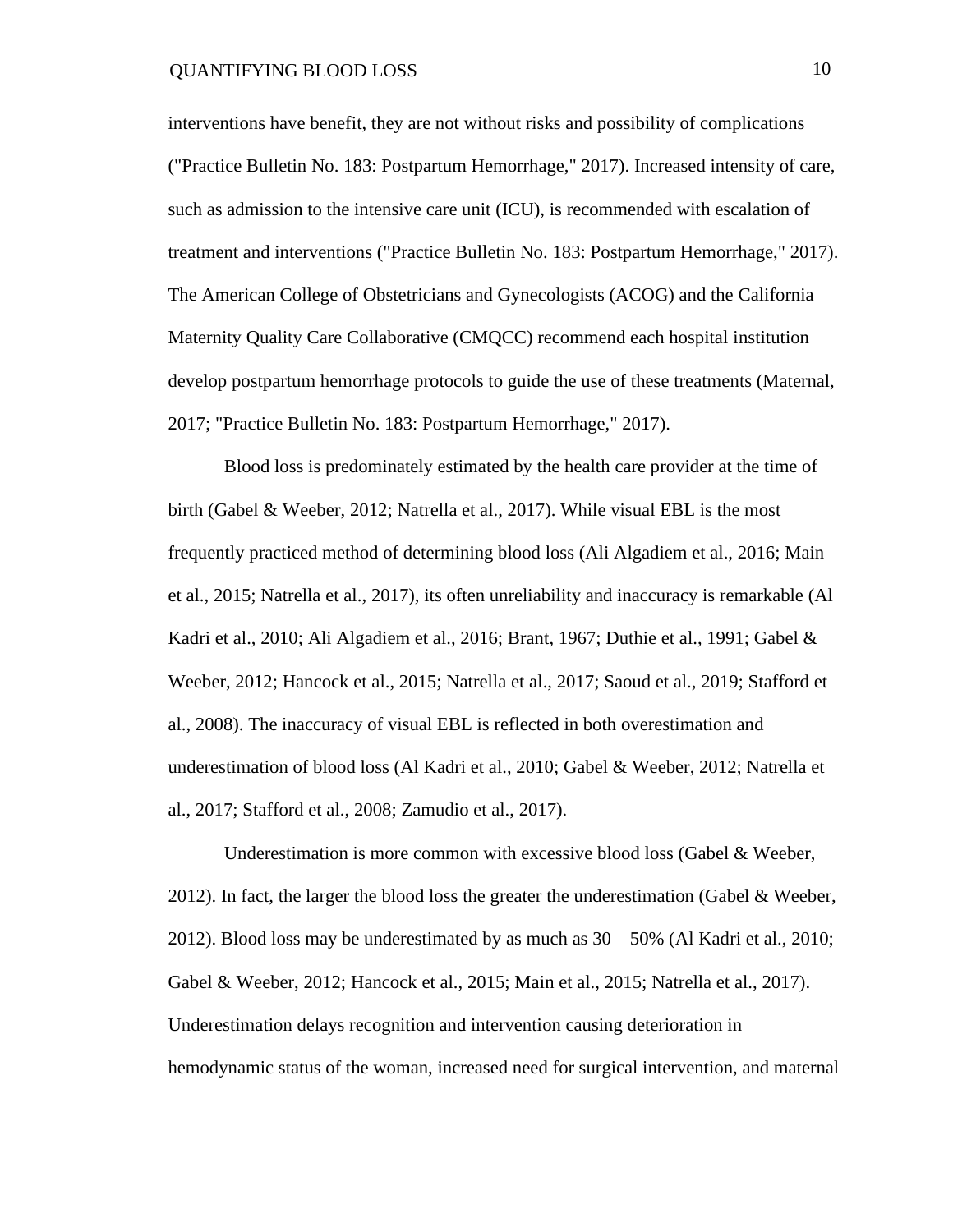death (Ali Algadiem et al., 2016; Maternal, 2017). Overestimation occurs most often with smaller blood losses (Gabel & Weeber, 2012). Gabel & Weeber (2012) report that in the occurrence of low blood loss, estimated blood loss by the provider was overestimated by as much as 540%. Training in estimation of blood loss is minimal and ability to assess blood loss visually is a skill that varies by provider (Stafford et al., 2008). Years of experience or training do not improve the accuracy of estimating blood loss (Ali Algadiem et al., 2016; "Quantitative Blood Loss in Obstetric Hemorrhage," 2019; "Retired: Quantification of Blood Loss: AWHONN Practice Brief Number 1," 2015; Toledo et al., 2007). Even with high fidelity simulation training, visual estimation of blood loss was found to be underestimated by 32% (Hancock et al., 2015). Inaccurate estimation of blood loss can result in both unnecessary interventions, with untoward side effects for the woman, or delay in necessary interventions resulting in maternal morbidity. Accurate measurement of blood loss guides the timing of appropriate interventions.

Quantification of blood loss (QBL) is an objective method of measurement. Quantifying blood loss can be done by weighing items, direct collection of blood into a basin or bag, and gravimetric methods (Gabel & Weeber, 2012; Natrella et al., 2017; "Quantitative Blood Loss in Obstetric Hemorrhage," 2019b). Determination of blood loss is more accurate when these quantitative blood loss measurement techniques are used (Al Kadri et al., 2010; Gabel & Weeber, 2012; Hancock et al., 2015; Lertbunnaphong et al., 2015; Natrella et al., 2017; Patel et al., 2006; "Quantitative Blood Loss in Obstetric Hemorrhage," 2019a; Schorn, 2010; Toledo et al., 2007; Zamudio et al., 2017). The use of QBL is a better tool to detect actual postpartum hemorrhage ("Quantitative Blood Loss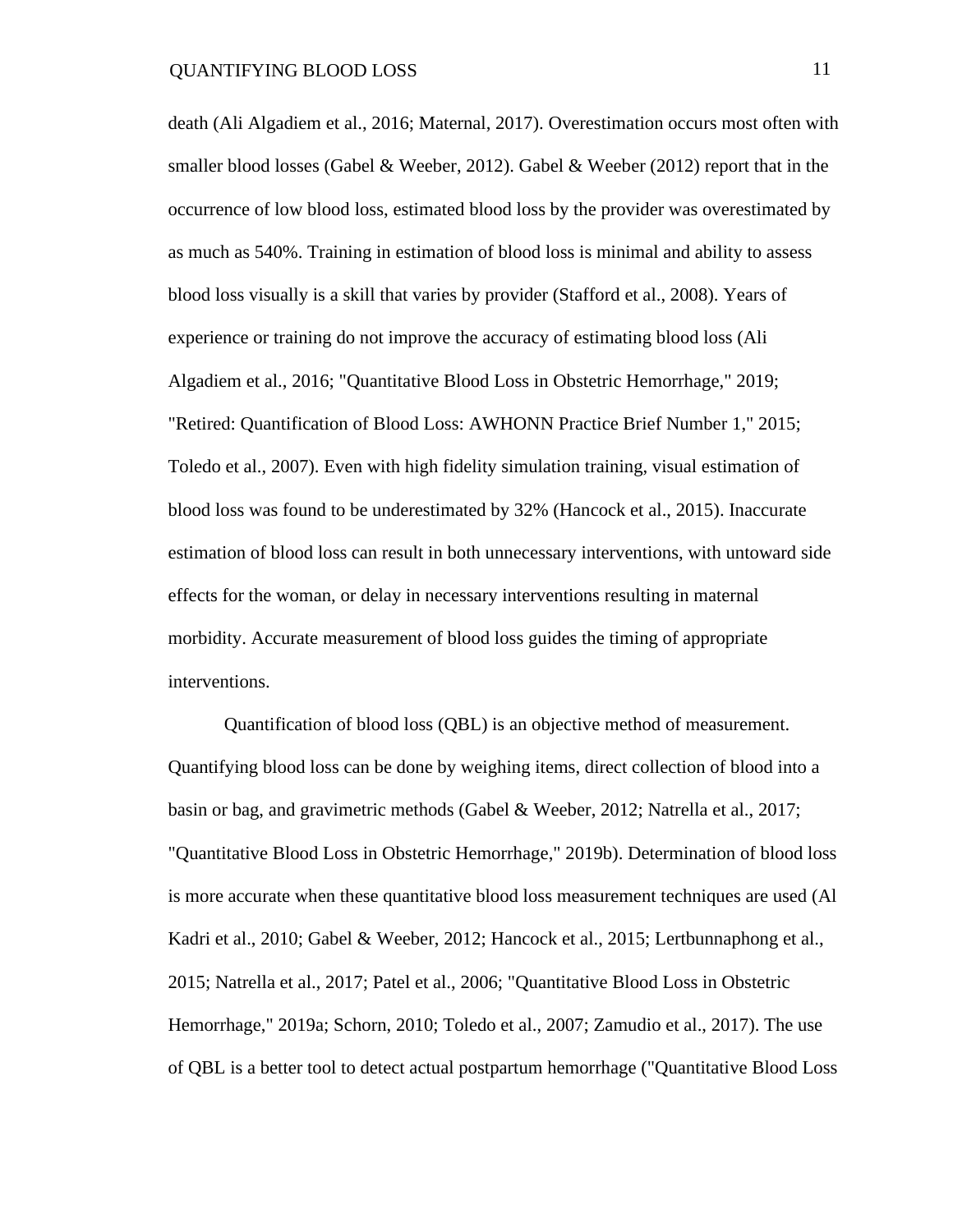in Obstetric Hemorrhage," 2019). The California Maternity Quality Care Collaborative (CMQCC) recommends that the quantification of blood loss begin immediately after a woman has given birth and continue until bleeding slows (Gabel  $\&$  Weeber, 2012). The CMQCC also found that a key cause of PPH mortality and morbidity was the lack of ongoing quantitative blood loss measurement (Maternal, 2017). Using the recommendations of the CMQCC, a protocol of how to quantify blood loss in a vaginal and cesarean birth have been outlined by both ACOG and AWHONN (Maternal, 2017; "Practice Bulletin No. 183: Postpartum Hemorrhage," 2017; "Retired: Quantification of Blood Loss: AWHONN Practice Brief Number 1," 2015). The fact remains that quantitative assessment of cumulative blood loss immediately after birth that continues until the bleeding slows, leads to early recognition and intervention (Gabel & Weeber, 2012; Maternal, 2017).

 A Plan-Do-Study-Act (PDSA) framework is a commonly preferred method used for quality improvement in healthcare and can provide the method for structuring the development of change (Taylor et al., 2013). In a PDSA cycle the improvements in outcomes are achieved through identification of the change needed, testing the change, measuring the outcomes, interventions or goals are adjusted, and the cycle begins again. The PDSA cycle assists in the understanding of the impact of the intervention (Taylor et al., 2013). Therefore, utilizing a PDSA cycle in evaluating the quantification of blood loss during cesarean sections will be useful in improving maternal outcomes.

#### **Method**

**Design**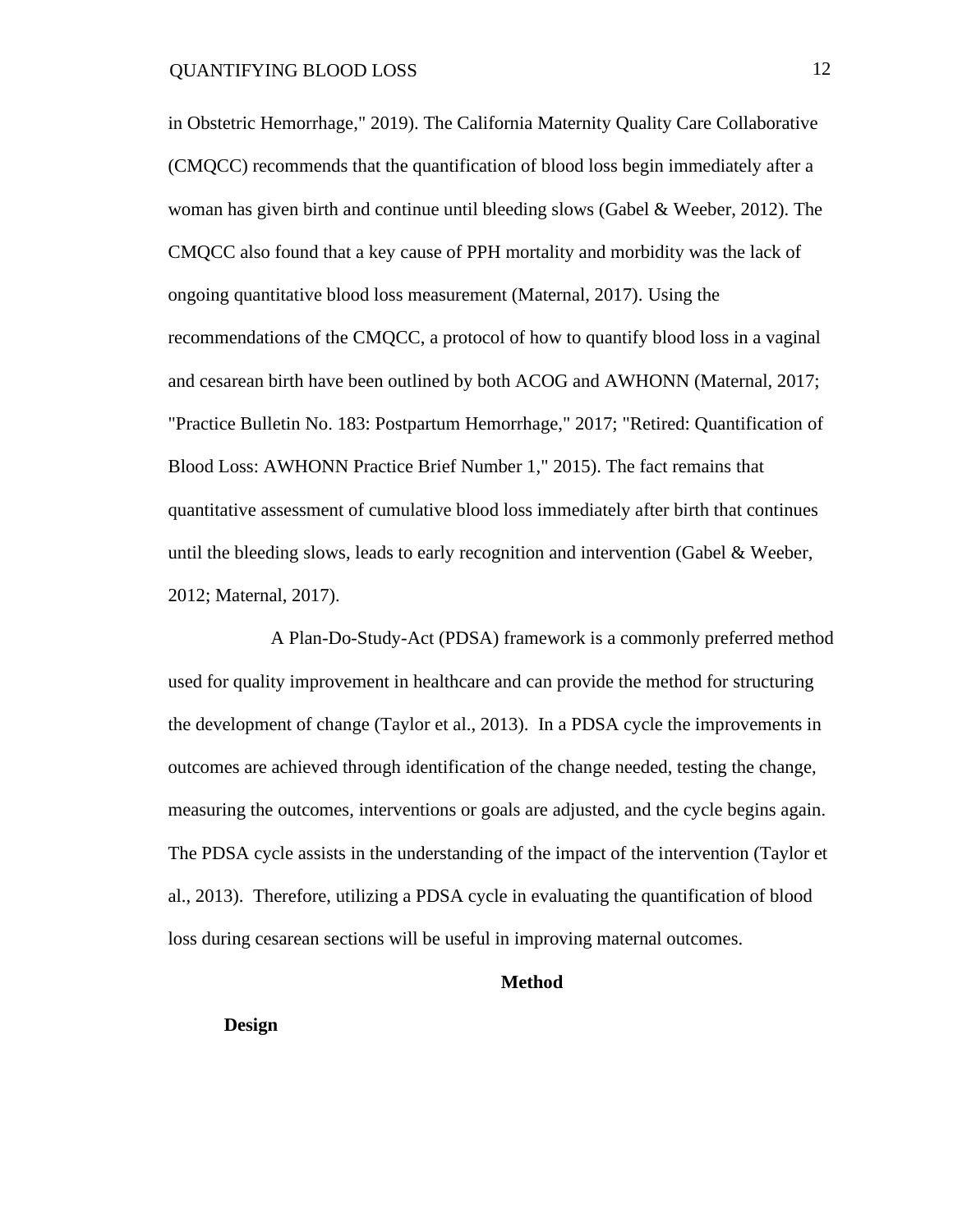A descriptive cohort study design, utilizing a retrospective chart review, was used for this quality improvement project. A quality improvement process using the Plan-Do-Study-Act (PDSA) cycle was used to evaluate the quantification of blood loss during cesarean sections.

#### **Setting**

A large inpatient women's services unit at a not for profit catholic hospital, located in the suburbs of a large metropolitan area, with a population of over three million people was the setting for this study. This unit employs 220 nurses, 3 nurse practitioners, 24 nurse midwives, and serves both the metropolitan and surrounding rural areas. One hundred thirty physicians along with an obstetrical anesthesia group have practice privileges on this unit. This hospital houses the largest Level III Neonatal Intensive Care Unit in the region. In 2018, there were 8,720 babies delivered: the most deliveries in the metropolitan area. This unit is open 24 hours a day and 365 days a year and cares for any woman who has a confirmation of pregnancy through the second week of the postpartum period.

#### **Sample**

A convenience sample of postpartum patients aged 18 years or older, who delivered via cesarean section, from time of delivery to discharge from hospital were studied. The study period will be May 1, 2018 through October 30, 2018 (prequantification of blood) and January 1, 2019 through June 30, 2019 (post-quantification of blood loss). Inclusion criteria include women 18 years of age or older, who delivered via cesarean section, and experienced a postpartum hemorrhage (blood loss of 1000 mls or greater) between time of delivery and discharge from the hospital. Exclusion criteria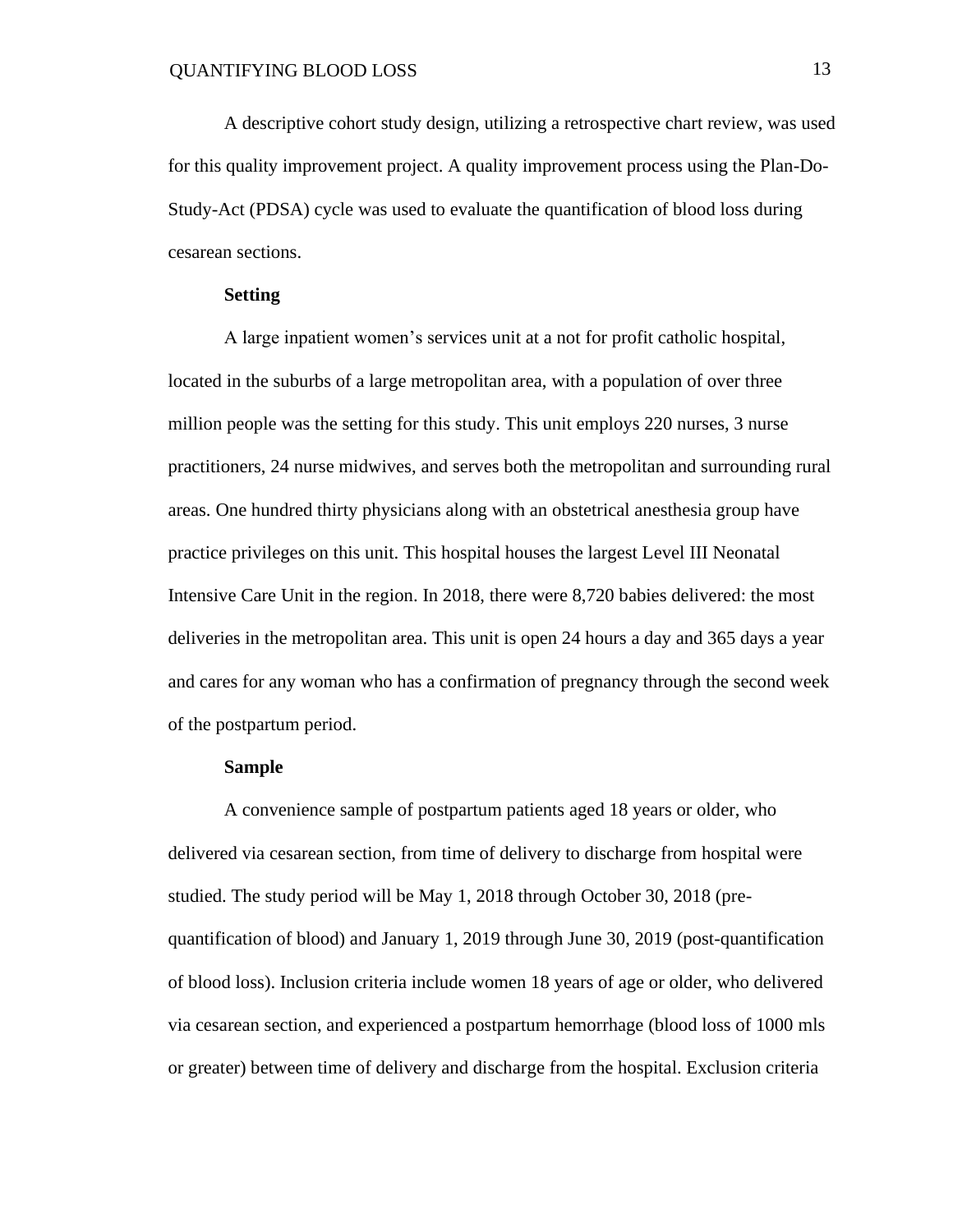include any woman less than 18 years of age or older than 45 years of age, multiple gestation delivered outside of operating room setting, vaginal delivery, and delivered outside of the hospital.

#### **Approval Process**

This project was approved by the chair of the department, department manager and the executive director of nursing. The quantification of blood loss (QBL) protocol was approved for use by Obstetrical Anesthesia Group, Perinatal Safety Committee members, and OB Leadership Committee in August 2018 and was implemented into practice on October 31, 2018.

Institutional Review Board (IRB) approval was obtained from the University of Missouri – St. Louis (UMSL) and additionally from the hospital. I am seeking approval from the UMSL College of Nursing Doctoral Committee and the UMSL graduate school. There are no foreseen risks or ethical considerations for this project.

#### **Data Collection and Analysis**

Data was collected via a retrospective medical record review. Prior to implementation of QBL protocol, data was collected from May 1, 2018 through October 30, 2018 to look at EBL, interventions and treatments, and outcomes. The chart review contained data extracted from the medical record that contained: age, race/ethnicity, gravity/parity, vital signs, EBL, medication administration and times, method of delivery, blood product administration, labor and delivery operating room case log, interventional radiology (IR) procedures, and intensive care unit (ICU) admissions. After implementation of QBL protocol, a retrospective chart review from January 1, 2019 to June 30, 2019 will occur to compare the data.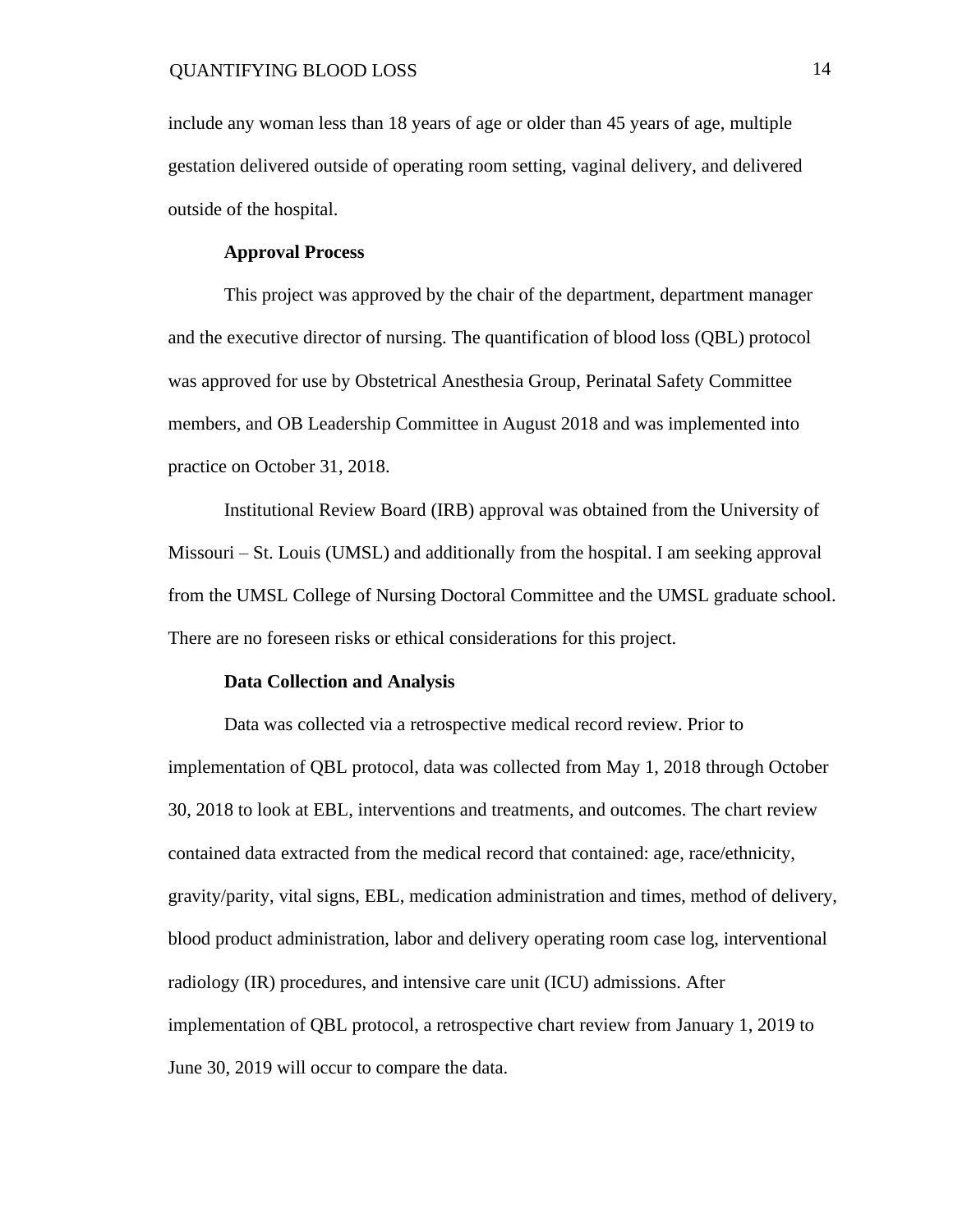The data was stored on a password protected computer and encrypted USB flash drive by the primary investigator. All data was de-identified and coded and coded as E1, E2, E3, etc. for the PPH prior to the QBL protocol and Q1, Q2, Q3, etc. for PPH patients after the implementation of the QBL protocol to protect patient confidentiality (Appendix A). All data retrieved will be permanently deleted upon completion of the project. The data analytics include the use of SPSS, Chi-squared analysis, and the Fisher's exact test analysis.

#### **Procedures**

A team of key stakeholders was formed in January 2018, including the primary investigator Obstetric Anesthesia, QBL champions, perinatal safety committee members, Women's Services Department Chair, Women's Service's Leadership team, unit nursing staff, and unit scrub technicians. The team reviewed the CMQCC Obstetric Hemorrhage Report, ACOG recommendations, and the literature for the best practice measures for interventions for postpartum hemorrhage. At that time, the unit was estimating blood loss instead of quantifying blood loss. The unit was following a standardized algorithm for treating postpartum hemorrhage that had been developed prior to the formation of this team. Following the recommendations of CMQCC and ACOG, quantification of blood loss was adopted as standard practice. The decision of the team was to implement quantification of blood loss in cesarean sections starting October 31, 2018.

Prior to implementation, the unit nursing staffs, and scrub technicians were trained on quantifying blood loss. Residents, Obstetric Anesthesia, and midwives were notified through email of the practice change of quantifying blood loss in cesarean sections and the implementation date. An email was also sent by the Chief of the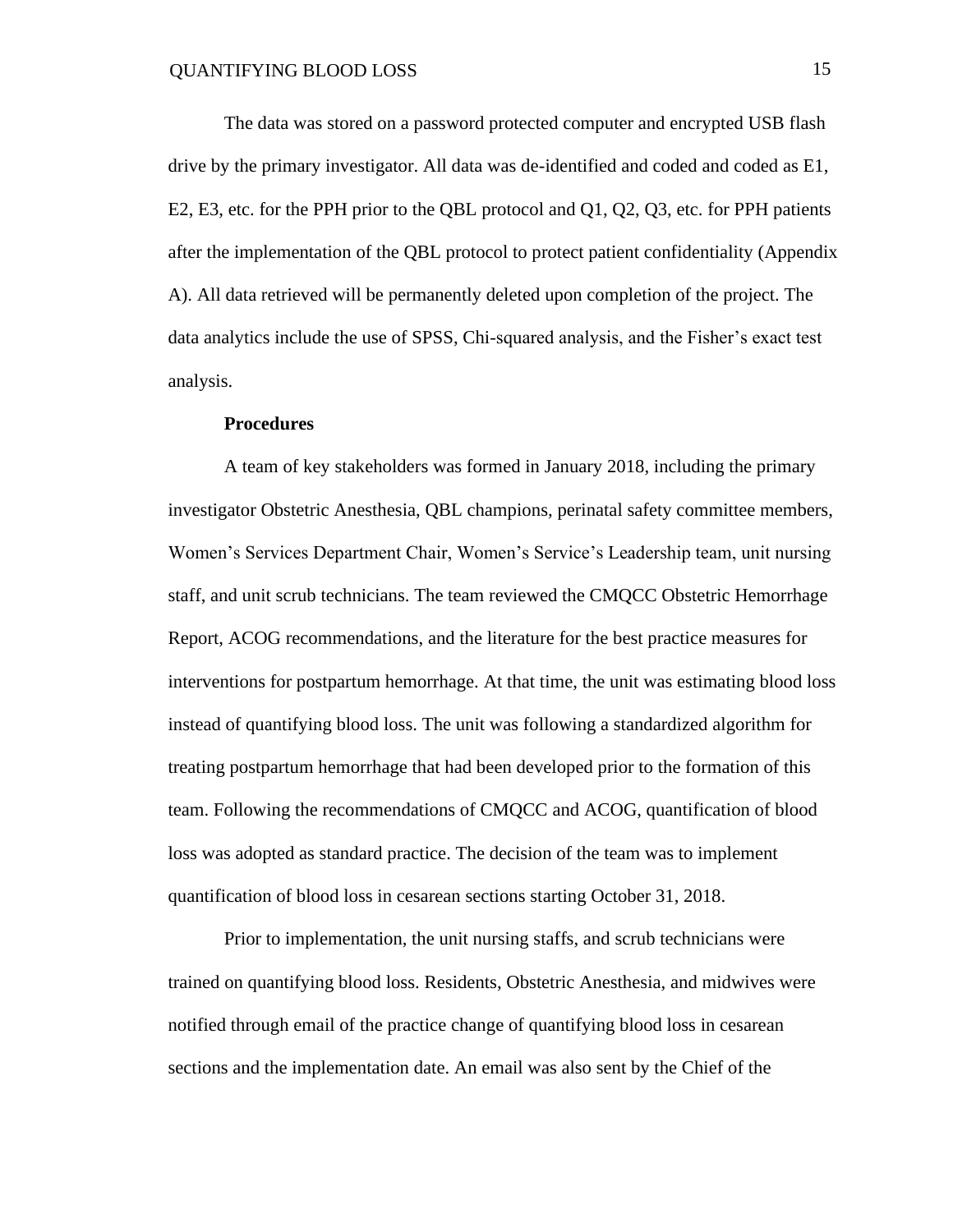Department to all attending physicians on the practice change. Worksheets for quantifying blood loss along with scales were placed in each operating room on the unit. "How to quantify blood loss" fact sheets were also placed in the peri-op area and in each operating room.

#### **Results**

A total of 2,269 patients' charts were reviewed for this study (Table 1). Of those, 466 (N=466) had a postpartum hemorrhage and meet inclusion criteria. The sample group had 179 EBL participants and 287 QBL participants. Participant's age ranged from 18 to 45 years old (M= 32.45, SD= 4.233). The greatest number of postpartum hemorrhages occurred in the 25-35-year-old group for both the EBL group  $(N=114)$  and the QBL group (N=186). Participants in the 18-24 years old range had the least postpartum hemorrhages in both the EBL  $(N=17)$  and the QBL groups  $(N=40)$ . Participants in this study identified as Asian, Black, Caucasian, Hispanic, Other, or Unknown (Table 2). Caucasians had the greatest number of postpartum hemorrhages in both the EBL group  $(N=131)$  and in the QBL group  $(N=204)$ . Black participants followed in the EBL group  $(N=29)$  and in the QBL group  $(N=51)$ . The participant's gravidity ranged from 1 to 8 (M=2, SD= 1.415). Gravidity was divided into 3 groups: primiparity, multiparity, and grand multiparity. Multiparous participants had the highest number of PPH in the EBL group  $(N=102)$  and in the QBL group  $(N=141)$ . However, the primiparous participants in the QBL group  $(N=122)$  and the EBL group  $(N=63)$  followed close behind. Grand multiparous participants had the lowest incidence of PPH in the EBL group  $(N=14)$  and in the QBL group (N=24).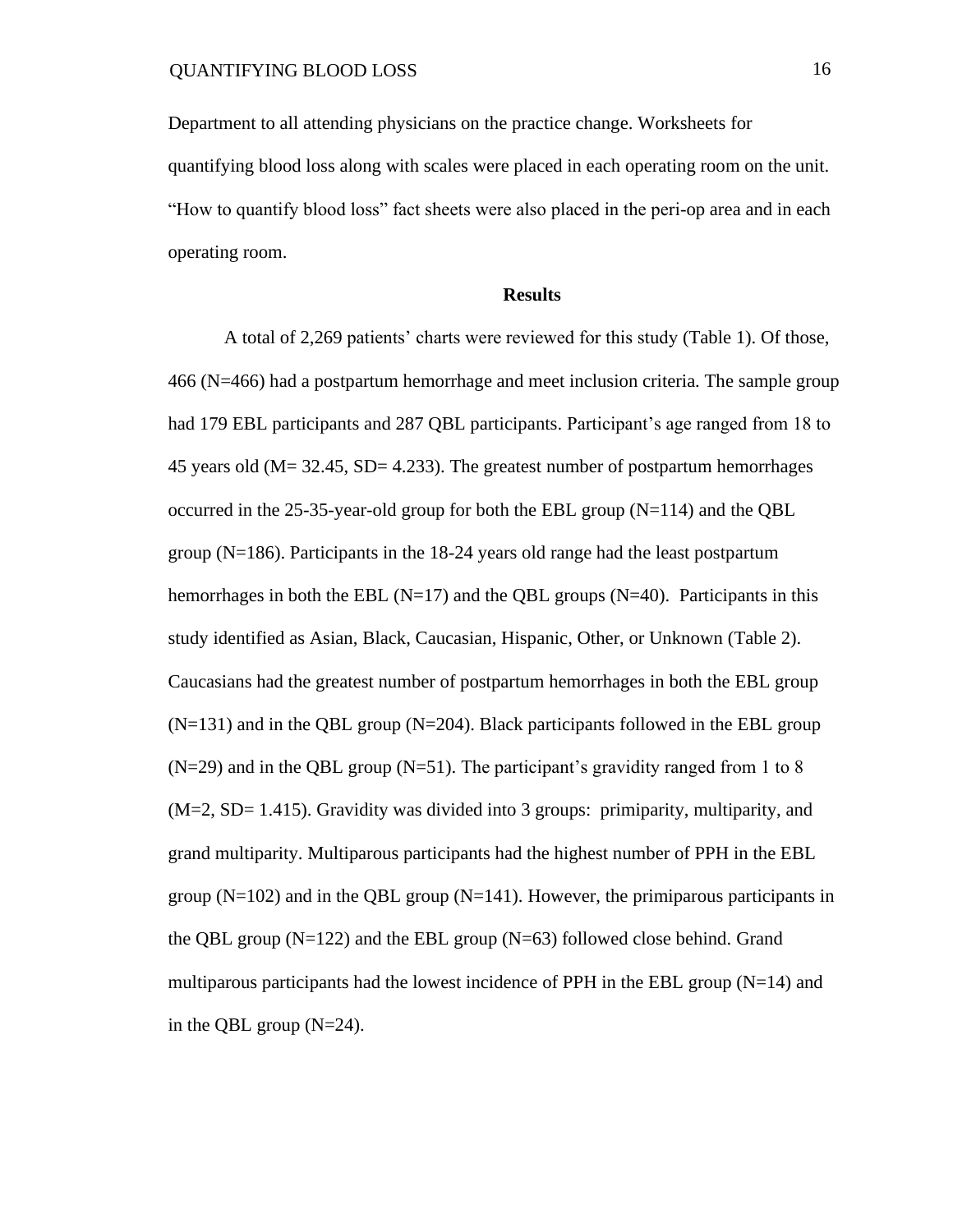The overall PPH rate was 21% (466/2237), when looking at the EBL group the PPH rate was 15.2% (179/1171) and 27% (287/1066) in the QBL group. The mean for overall blood loss for the mean for EBL was 810.33 mls and 841.42 mls for the QBL group. When looking at overall PPH blood loss, the mean for the EBL group was 1188.44 mls and for the QBL group it was 1434.45 mls. A Mann-Whitney test was conducted to evaluate whether the overall PPH blood loss and the overall blood loss amounts were affected by using QBL. The results show there is statistical significance in both the overall blood loss group ( $U=475146.000$ ,  $z=-3.365$ ,  $p=.001$ ) and the overall PPH blood loss group (U=11217.500, z=-10.112, p=.000). The rate of mild PPH in the EBL group was  $9.4\%$  (N=17) and  $14\%$  (N=40) in the QBL group. The rate of moderate PPH in the EBL group was 64% (N=114) and 65% (N=186) in the QBL group. The rate of severe PPH in the EBL group was  $26.8\%$  (N=48) and  $21\%$  (N=60) in the QBL group.

A chi-squared test analysis was performed on the demographical data (age, race/ethnicity, and gravidity) and the five variables (rate of mild, moderate, severe PPH; rate of uterotonic administration; rate of blood product administration; rate of surgical intervention; and rate of ICU admissions) on both the EBL and QBL groups to determine if there was a statistical significance between the groups (Figure 1). Results indicated that there was no statistical significance between PPH for EBL or for QBL and age (p= .180), or race/ethnicity ( $p = 228$ ), or gravidity ( $p = 190$ ). Rate of mild/moderate/severe PPH between the EBL group and the QBL group resulted in no statistical significance ( $p=180$ ). Uterotonic use in the EBL group was 42% ( $N=75$ ) and in the QBL group was 41% (N=117) with no statistical significance resulted ( $p = .442$ ). Blood product administration occurred in 8.9% (N=16) of the EBL participants and in 10% (N=29) of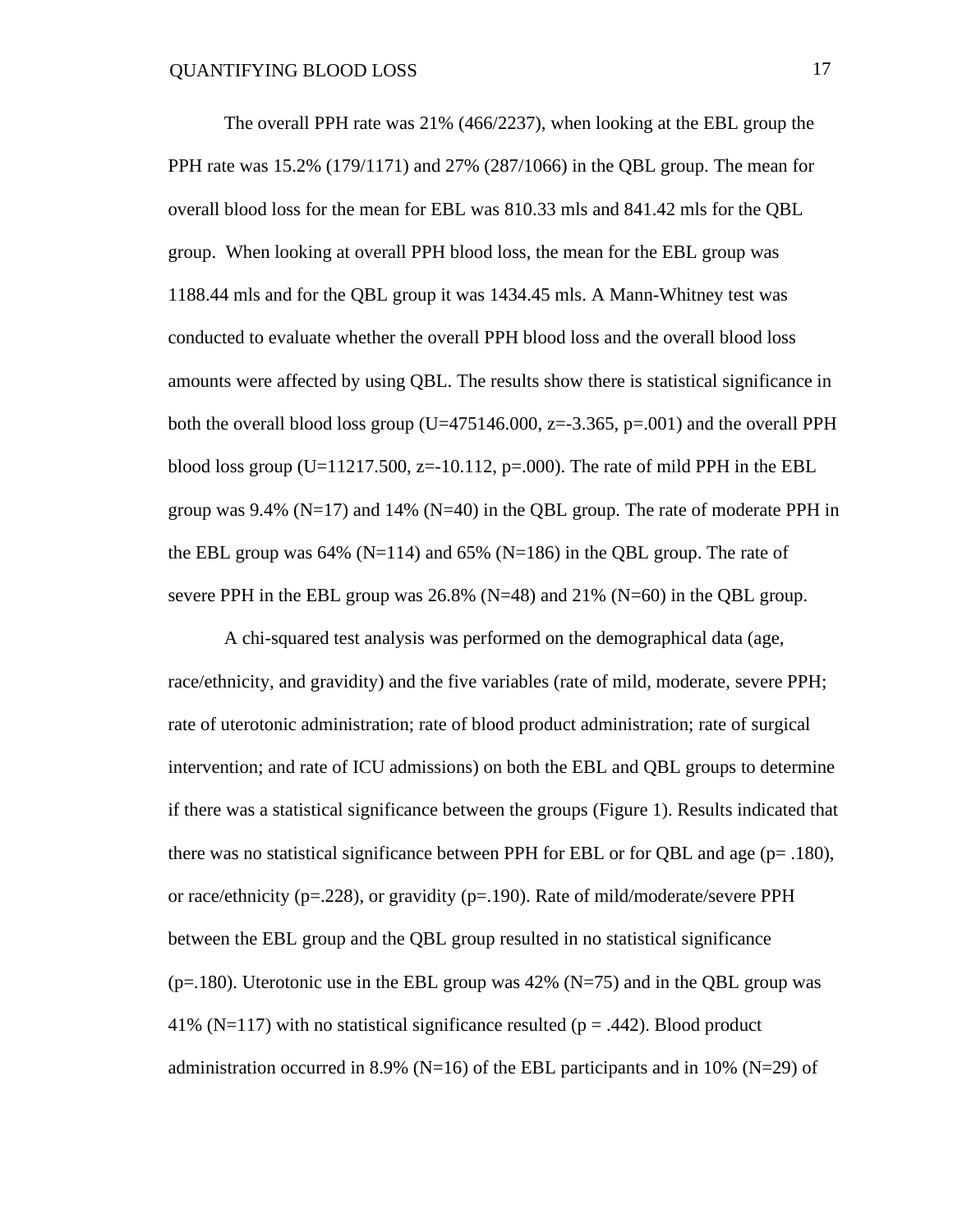the QBL participants with no statistical significance noted  $(p=0.399)$ . Surgical intervention resulted in no statistical significance  $(p=0.421)$  with an occurrence in 6.1%  $(N=11)$  of the EBL participants and in 5.2%  $(N=15)$  of the QBL participants. Due to a low number of participants in the rate of ICU admissions, a Fisher's exact test analysis was performed. Due to the very low number of ICU admissions  $(p=.503)$ , a true analysis between the EBL group  $0.05\%$  (N=1) and the OBL group 1% (N=3) could not be made.

#### **Discussion**

This quality improvement project reviewed six months of data for participants who had estimation of blood loss during their cesarean section  $(n=1,167)$  and six months of data for quantification of blood loss ( $n=1,070$ ). Of these 2,237 participants, 466 ( $n=4$ ) met criteria for having a postpartum hemorrhage; along with meeting the inclusion criteria. Thirty-two participants were excluded based on exclusion criteria. The chisquared and fishers exact test analysis yielded a p-value that was greater than .05. Therefore, there was no statistical significance noted in maternal outcomes between EBL and QBL implementation when analyzing all five variables (rate of mild, moderate, severe PPH; rate of uterotonic administration; rate of blood product administration; rate of surgical intervention; and rate of ICU admissions). While not statistically significant, there was clinical significance in the overall rate of postpartum hemorrhages, the severe postpartum hemorrhage rate, the rate of surgical intervention, and the rate of uterotonic administration.

The rate of PPH went from 15.2% with EBL to 27% with the implementation of QBL; which shows PPH is being more accurately diagnosed and in turn is clinically significant. The inaccuracy of visual EBL is commonly reflected in underestimation of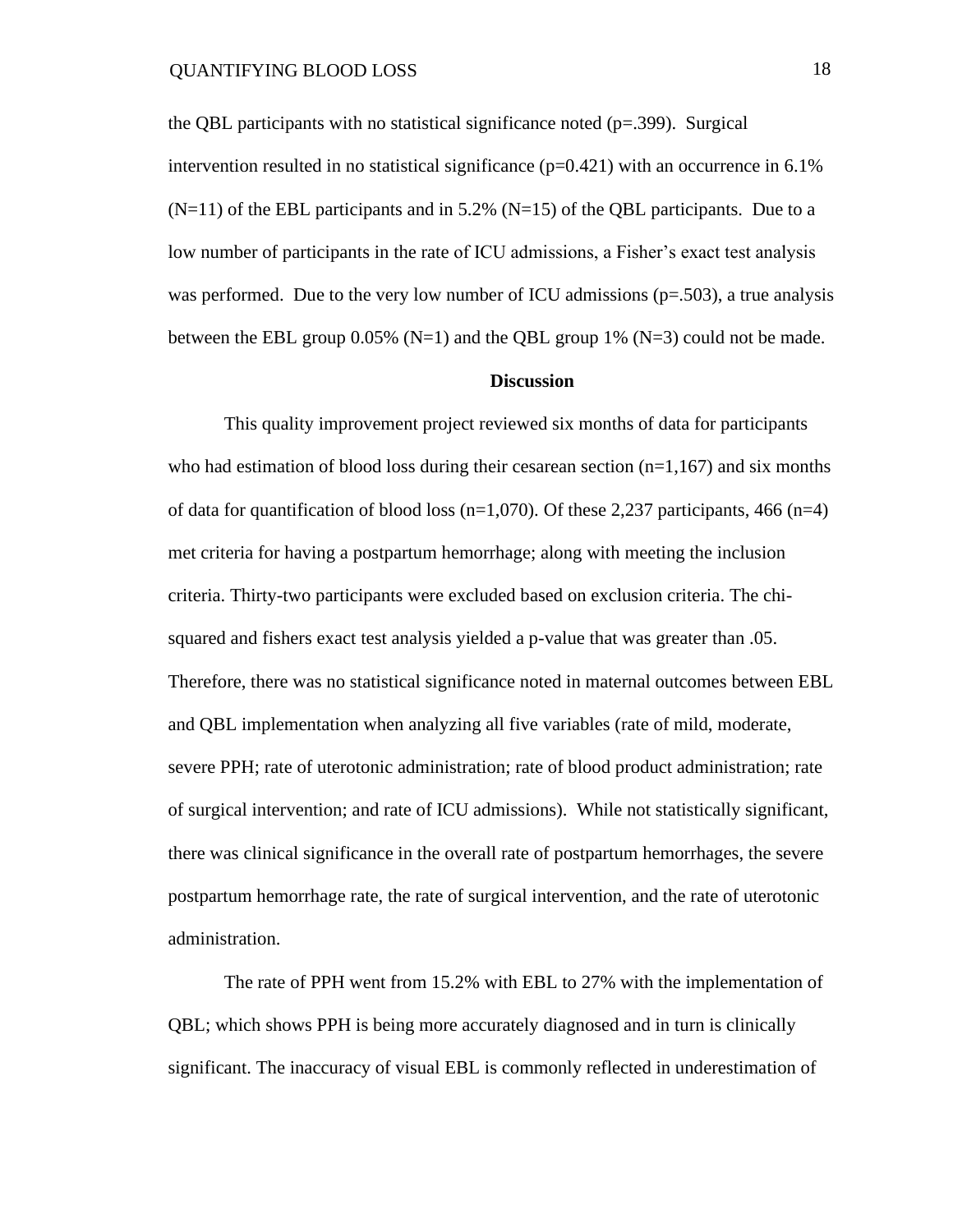blood loss when blood loss is excessive (Al Kadri et al., 2010; Gabel & Weeber, 2012; Hancock et al., 2015; Main et al., 2015; Natrella et al., 2017). QBL is a more accurate tool to detect actual postpartum hemorrhage ("Quantitative Blood Loss in Obstetric Hemorrhage," 2019), which in turn will lead to early recognition of blood loss, adequate and appropriate treatment (Gabel & Weeber, 2012; Maternal, 2017), and is a crucial step in preventing maternal morbidity and mortality (Hancock et al., 2015). With the implementation of QBL, the rate of severe postpartum hemorrhage (blood loss greater than 1,500 mL) decreased from 26.8% to 21% which is clinically significant. Delays in recognition, diagnosis, appropriate intervention, and treatment can result in escalation in the severity of a postpartum hemorrhage (Hancock et al., 2015). With the implementation of QBL the incidence of severe PPH was decreased which is the goal of QBL and ultimately decreases maternal morbidity and mortality (Gabel & Weeber, 2012; Maternal, 2017). The Mann Whitney test showed statistical significance in the use of QBL versus EBL and blood loss (U=11217.500, z=-10.112,  $p=0.000$ ). Sharing this finding with healthcare providers will hopefully push for facilities to adopt QBL as standard practice in both cesarean sections and vaginal deliveries. QBL is not only beneficial in cesarean sections, but for all births, and improving the outcomes to postpartum women across the United States.

The rate of surgical intervention also decreased from 6.1% in the EBL group to 5.2% in the QBL group and the rate of uterotonic administration decreased from 42% in the EBL group to 40.1% in the QBL group. Surgical intervention can come with additional risk or loss of fertility. With accurate calculation of blood loss, PPH being recognized and treated sooner, and the need for uterotonic administration and surgical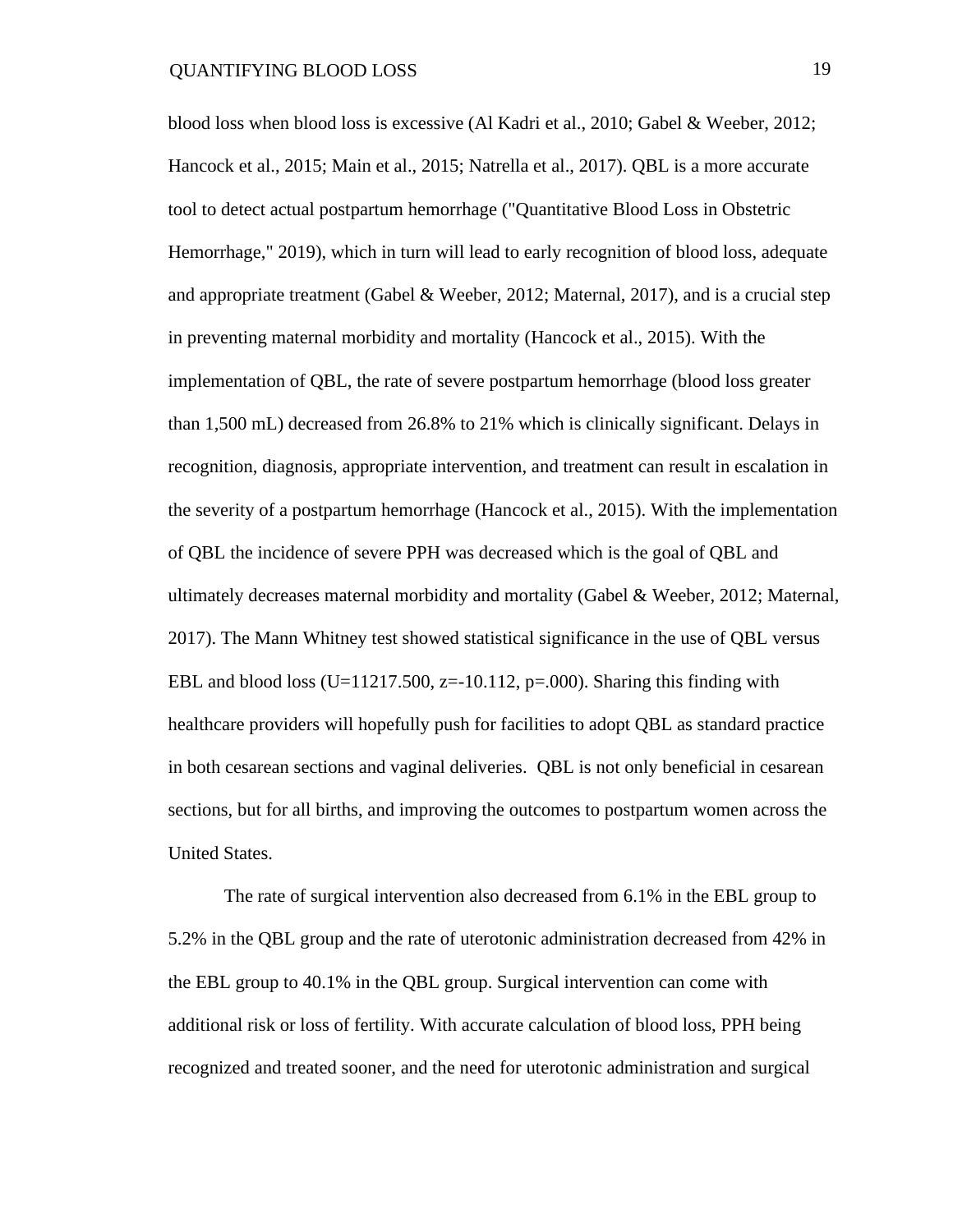interventions are decreased. While there was not statistical significance in improving maternal outcomes, the clinical significance shows the use of QBL is a movement in the right direction of providing timely and appropriate care for postpartum women. With continued education and future studies may show a statistical significance in improving maternal outcomes.

There were several limitations to the study. One limitation is this study only looked at the demographical make up of women who had a PPH and not of all women who had a cesarean section. Due to this limitation it could not be determined if age, race, or gravidity influenced maternal outcomes. Another significant limitation was inconsistencies in documentation of PPH, interventions and treatments, and actual blood loss documentation once the postpartum woman left the operating room. Inconsistencies in the healthcare team following the PPH protocol was another limitation. It is unclear how these inconsistences affected the data. Reeducation on PPH documentation and use of the PPH protocol across the whole health care team is recommended. While there were difficulties in extracting data during chart reviews, and some participants may not have been identified, there was an adequate sample size obtained in this study. Using the G\*Power calculator, the sample size needed was 52 participants. A potential limitation was as healthcare providers began to see what actual blood loss is with the use of QBL, did QBL potentially trigger interventions before blood loss met PPH criteria. This is a positive result of the implementation of QBL, it is unclear to know if this affected the data and outcomes.

This study did look at race/ethnicity and PPH; however, repeating the study looking at the correlation between social determinants and the rate and severity of PPH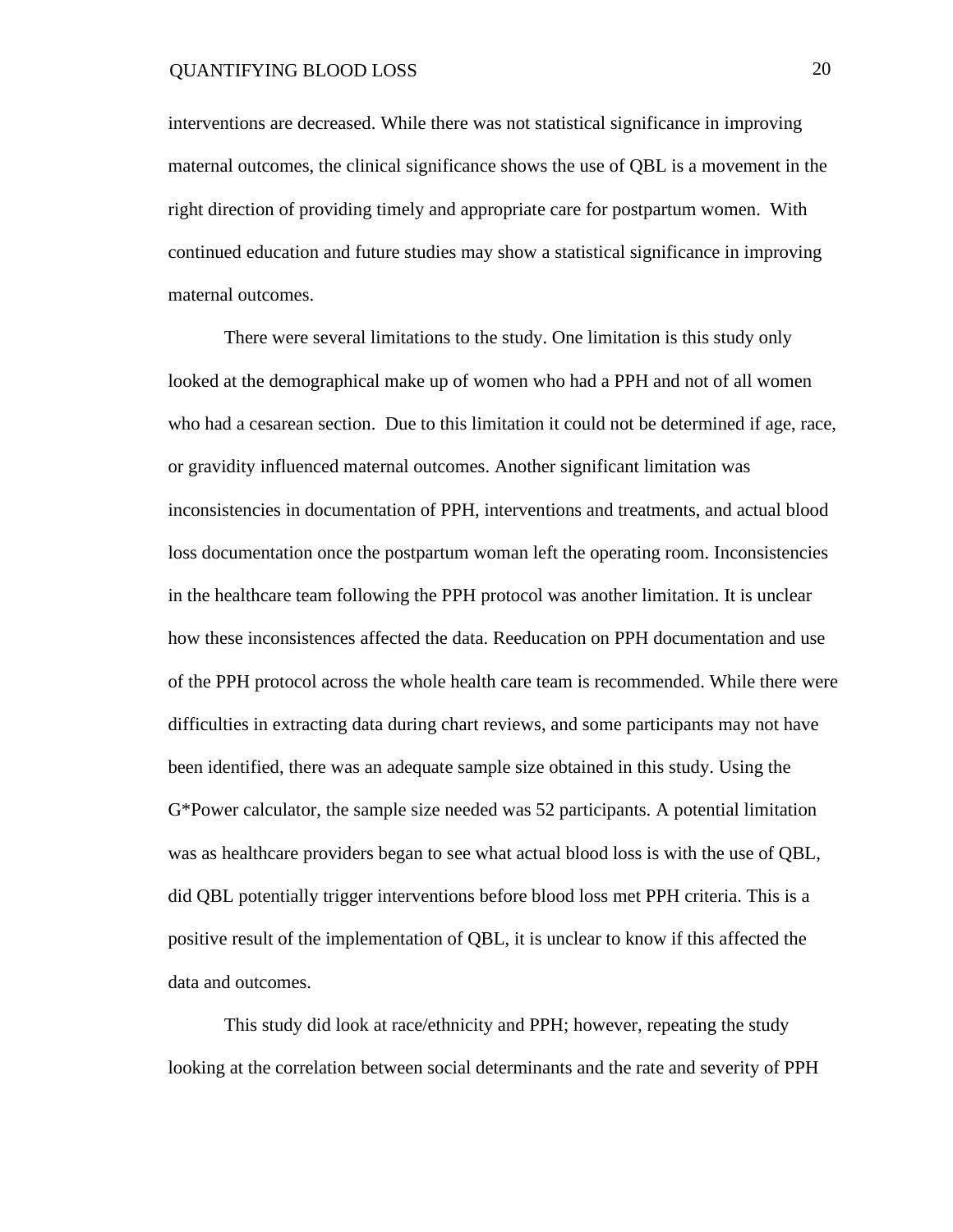would be beneficial in evaluation of outcomes as well. Additionally, further study evaluating long term outcomes could expand the evaluation of QBL and maternal outcomes. For instance, was the length of postpartum recovery impacted, was breastmilk production impacted, or were ADL's or work affected by the severity of PPH. Finally, it is recommended to repeat the study after reeducation of the healthcare team on documentation of blood loss and the PPH protocol for treatment and interventions.

#### **Conclusion**

Postpartum hemorrhage is a preventable cause of maternal morbidity and mortality (Saoud et al., 2019) and accounts for 11% of all maternal deaths in the United States (Saoud et al., 2019). The CMQCC found that a key cause of PPH morbidity and mortality was the lack of ongoing quantitative blood loss measurement (Maternal, 2017). Early recognition of blood loss in conjunction with prompt, adequate, and appropriate treatment improves maternal outcomes (Hancock et al., 2015; Main et al., 2015; Maternal, 2017; Natrella et al., 2017; "Practice Bulletin No. 183: Postpartum Hemorrhage," 2017; Saoud et al., 2019; Seacrist et al., 2019; Seligman et al., 2017; Zamudio et al., 2017). Quantification of blood loss permits this early recognition, leading to prompt treatment, and intervention (Gabel & Weeber, 2012; Maternal, 2017). This quality improvement project provided clinical evidence that maternal outcomes are improved with the use of QBL and highlights the importance of its continued use. The incidence of PPH increased by 11.4%, evidence that QBL is giving a more accurate blood loss, leading to early recognition of PPH. The evidence is also seen in the reduction of severe PPH by 5.8% and in the reduction of surgical intervention by 0.8%. By using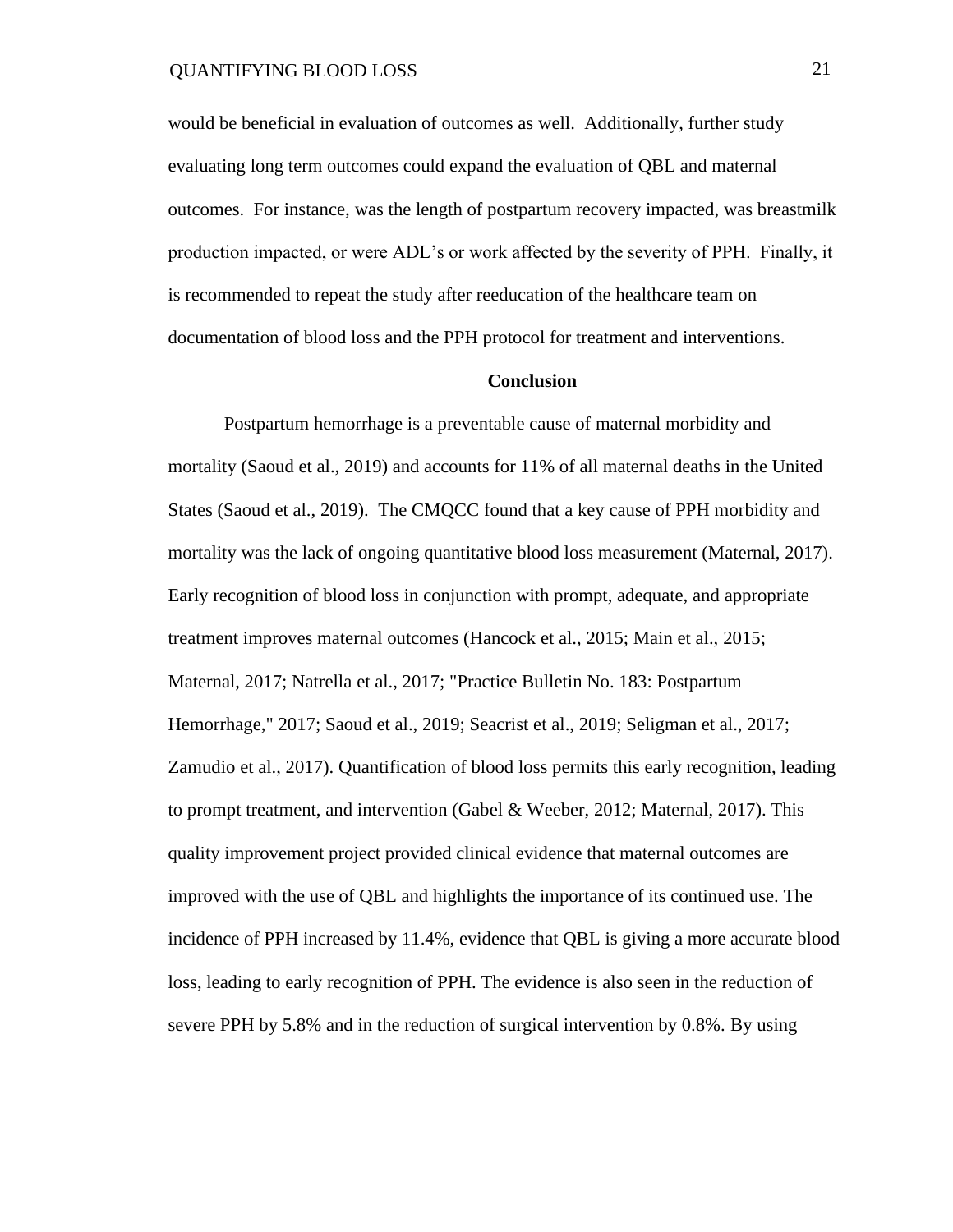QBL, the healthcare team is recognizing PPH sooner, initiating treatment earlier, and reducing the escalation to severe blood loss and the need for surgical intervention.

Often, practice or policy changes are implemented; but the evaluation of the change is rarely done, leaving many to wonder if the change was beneficial or not, and if it provided better outcomes. While there is plenty of research on the benefits of QBL there are gaps in the literature on how QBL actually affects outcomes. This project provides clinical evidence that changing from EBL to QBL does improve maternal outcomes. Healthcare providers can take an active role in improving maternal outcomes for postpartum women by implementing QBL as standard practice for calculating blood loss. Continued education of obstetric healthcare teams across the country on how quantitative assessment of cumulative blood loss, and quantifying blood loss from immediately after birth until the bleeding slows, will lead to early recognition, intervention, and improved maternal outcomes.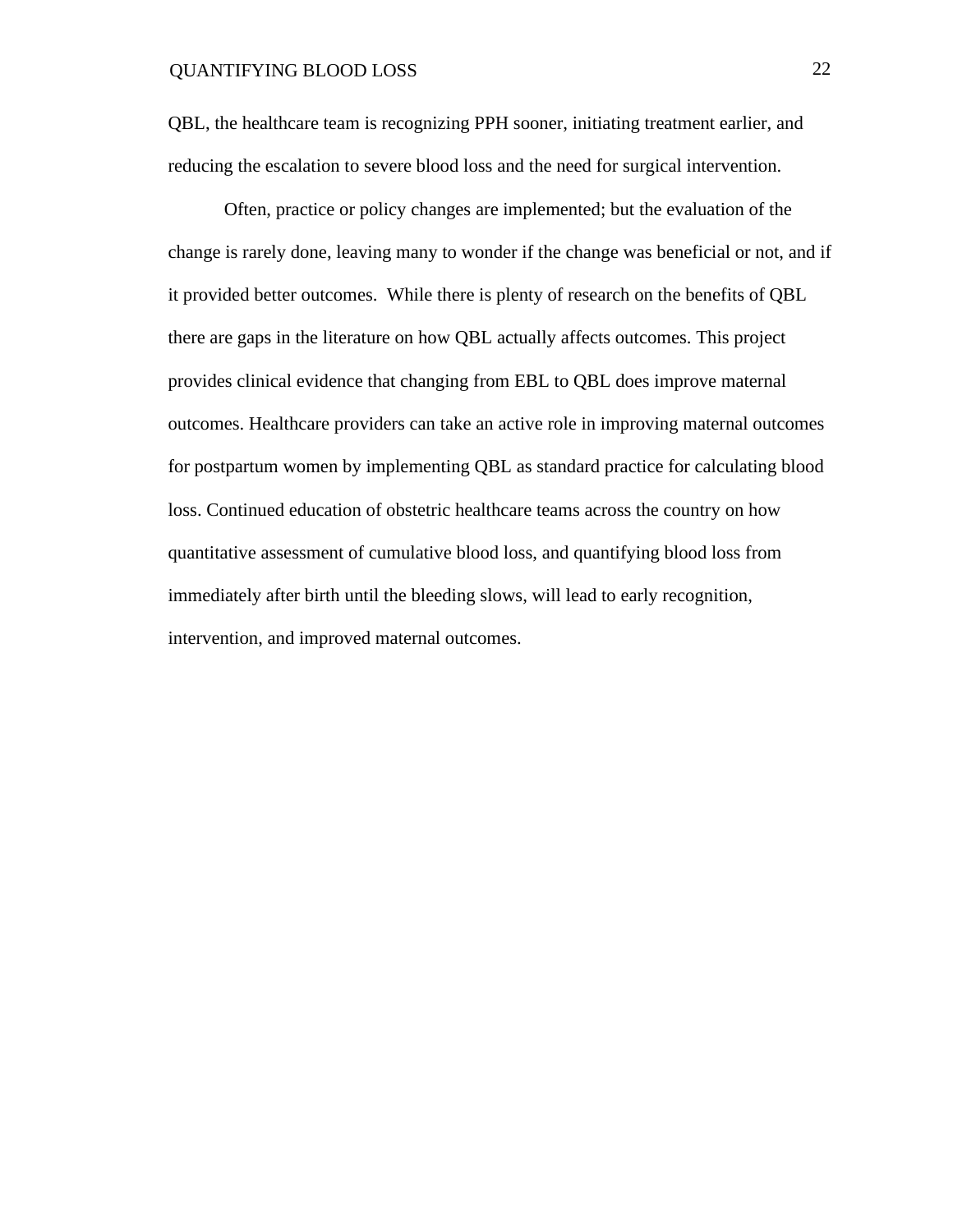#### **References**

- Al Kadri, H. F., Al Anazi, B. K., & Tamim, H. M. (2010). Visual estimation versus gravimetric measurement of postpartum blood loss: A prospective cohort study. *Archives of Gynecology and Obstetrics*, *283*(6), 1207–1213. [https://doi.org/10.1007/s00404-010-1522-1](about:blank)
- Ali Algadiem, E., Aleisa, A., Alsubaie, H., Buhlaiqah, N., Algadeeb, J., & Alsneini, H. (2016). Blood loss estimation using gauze visual analogue. *Trauma Monthly*, *21*(2), e34131. [https://doi.org/10.5812/traumamon.34131](about:blank)
- Bingham, D., Scheich, B., & Bateman, B. T. (2018). Structure, process, and outcome data of AWHONN's postpartum hemorrhage quality improvement project. *Journal of Obstetric, Gynecologic & Neonatal Nursing*, *47*(5), 707–718. [https://doi.org/10.1016/j.jogn.2018.05.002](about:blank)
- Brant, H. A. (1967). Precise estimation of postpartum haemorrhage: Difficulties and importance. *BMJ*, *1*(5537), 398–400. [https://doi.org/10.1136/bmj.1.5537.398](about:blank)
- Duthie, S. J., Ven, D., Yung, G. L., Guang, D., Chan, S. Y., & Ma, H.-K. (1991). Discrepancy between laboratory determination and visual estimation of blood loss during normal delivery. *European Journal of Obstetrics & Gynecology and Reproductive Biology*, *38*(2), 119–124. [https://doi.org/10.1016/0028-](about:blank) [2243\(91\)90188-q](about:blank)
- Gabel, K. T., & Weeber, T. A. (2012). Measuring and communicating blood loss during obstetric hemorrhage. *Journal of Obstetric, Gynecologic & Neonatal Nursing*, *41*(4), 551–558. [https://doi.org/10.1111/j.1552-6909.2012.01375.x](about:blank)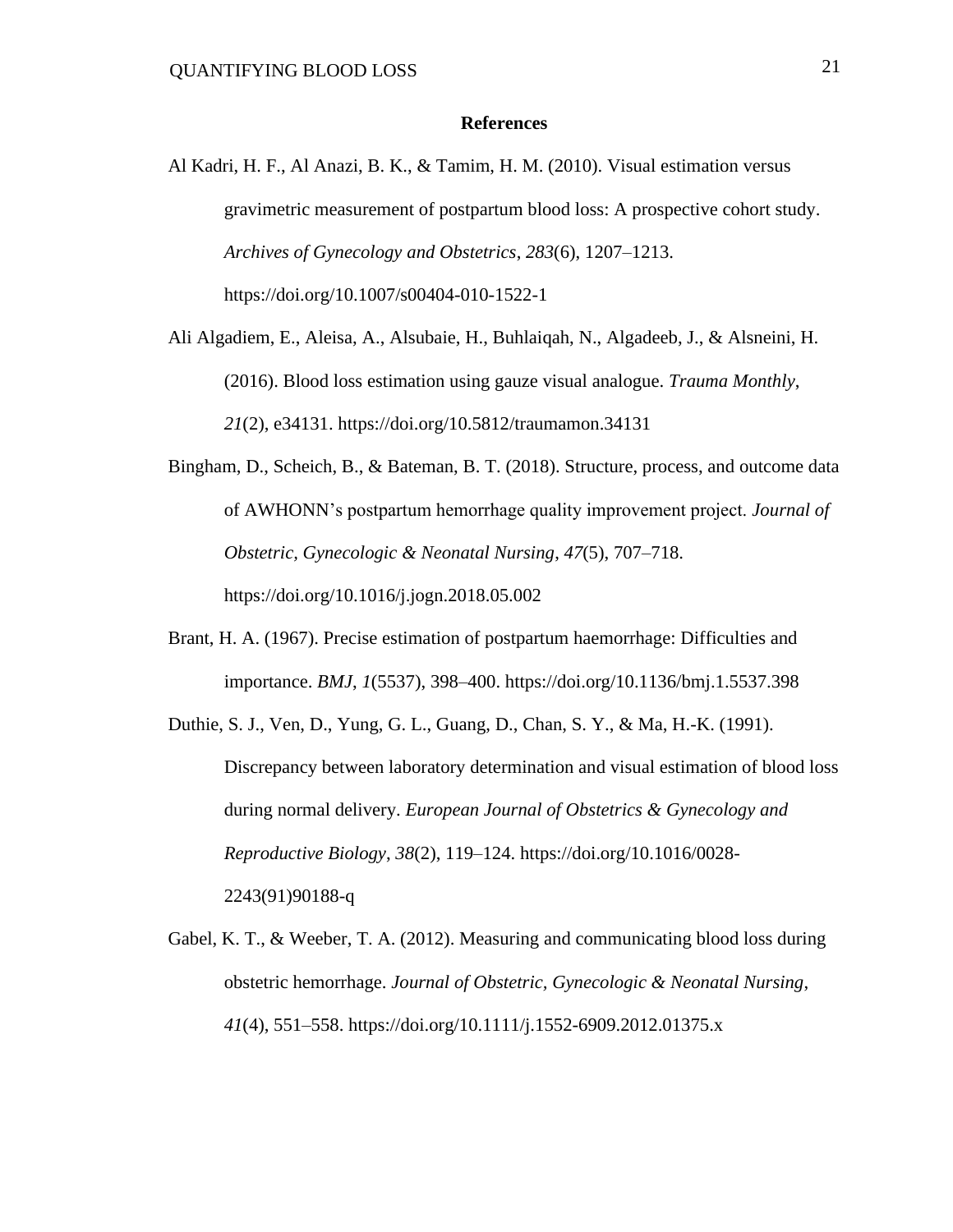- Hancock, A., Weeks, A. D., & Lavender, D. (2015). Is accurate and reliable blood loss estimation the 'crucial step' in early detection of postpartum haemorrhage: An integrative review of the literature. *BMC Pregnancy and Childbirth*, *15*(1). [https://doi.org/10.1186/s12884-015-0653-6](about:blank)
- Lertbunnaphong, T., Lapthanapat, N., Leetheeragul, J., Hakularb, P., & Ownon, A. (2015). Postpartum blood loss: Visual estimation versus objective quantification with a novel birthing drape. *Singapore Medical Journal*, *57*(06), 325–328. [https://doi.org/10.11622/smedj.2016107](about:blank)
- Main, E. K., Goffman, D., Scavone, B. M., Low, L., Bingham, D., Fontaine, P. L., Gorlin, J. B., Lagrew, D. C., & Levy, B. S. (2015). National partnership for maternal safety consensus bundle on obstetric hemorrhage. *Journal of Midwifery & Women's Health*, *60*(4), 458–464. [https://doi.org/10.1111/jmwh.12345](about:blank)
- Marshall, A. L., Durani, U., Bartley, A., Hagen, C. E., Ashrani, A., Rose, C., Go, R. S., & Pruthi, R. K. (2017). The impact of postpartum hemorrhage on hospital length of stay and inpatient mortality: A national inpatient sample–based analysis. *American Journal of Obstetrics and Gynecology*, *217*(3), 344.e1–344.e6. [https://doi.org/10.1016/j.ajog.2017.05.004](about:blank)
- Maternal. (2017). *Pamr report from 2002 to 2007 maternal death reviews* [PDF]. The California pregnancy-associated mortality review.

[https://www.cmqcc.org/sites/default/files/CA-PAMR-Report-1%20%283%29.pdf](about:blank)

Natrella, M., Di Naro, E., Loverro, M., Benshalom-Tirosh, N., Trojano, G., Tirosh, D., Besser, L., Loverro, M., & Mastrolia, S. (2017). The more you lose the more you miss: Accuracy of postpartum blood loss visual estimation. a systematic review of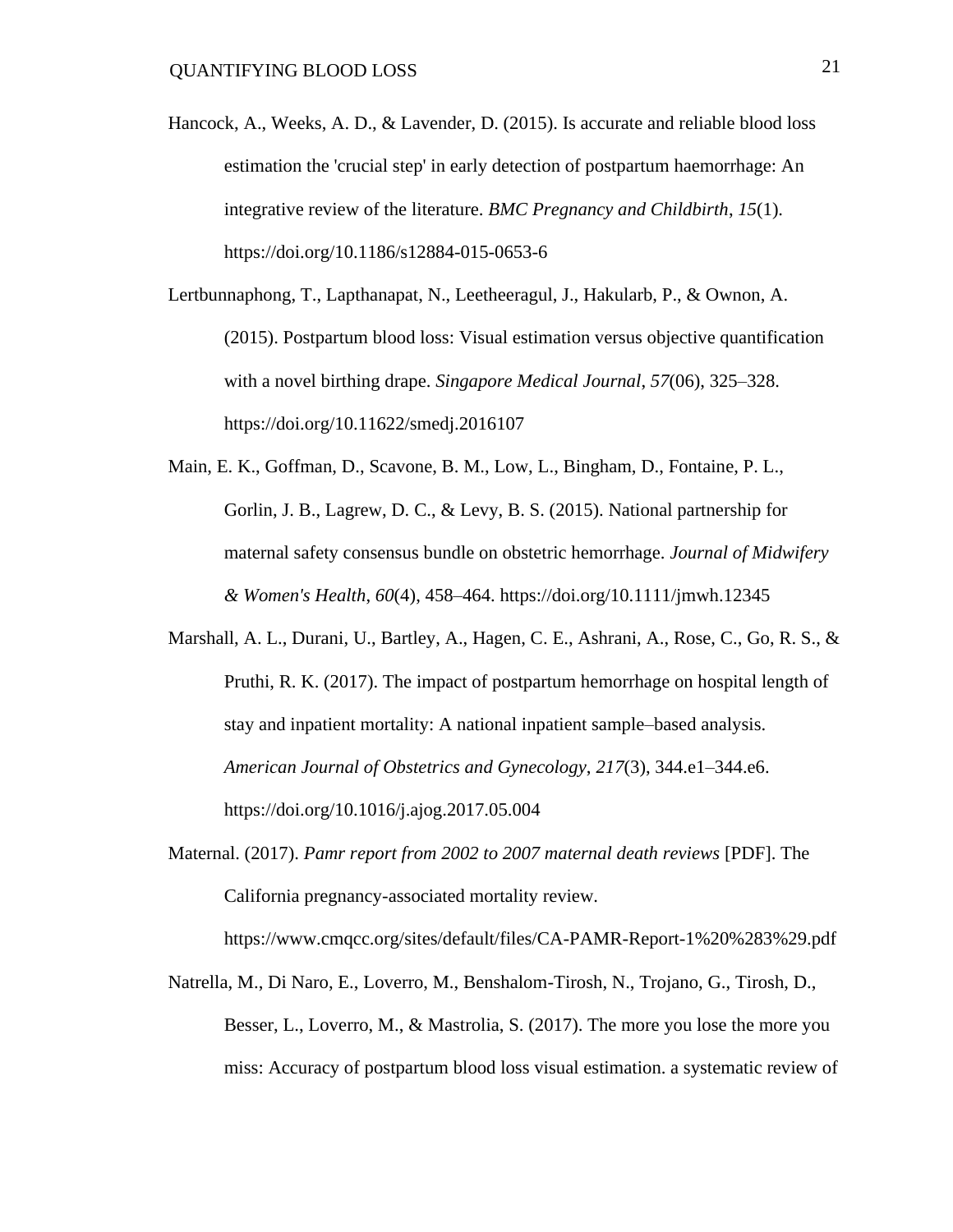the literature. *The Journal of Maternal-Fetal & Neonatal Medicine*, *31*(1), 106– 115. [https://doi.org/10.1080/14767058.2016.1274302](about:blank)

- Patel, A., Goudar, S., Geller, S., Kodkany, B., Edlavitch, S., Wagh, K., Patted, S., Naik, V., Moss, N., & Derman, R. (2006). Drape estimation vs. visual assessment for estimating postpartum hemorrhage. *International Journal of Gynecology & Obstetrics*, *93*(3), 220–224. [https://doi.org/10.1016/j.ijgo.2006.02.014](about:blank)
- Practice bulletin no. 183: Postpartum hemorrhage. (2017). *Obstetrics & Gynecology*, *130*(4), e168–e186. [https://doi.org/10.1097/aog.0000000000002351](about:blank)
- Quantitative blood loss in obstetric hemorrhage. (2019). *Obstetrics & Gynecology*,

*134*(6), e150–e156. [https://doi.org/10.1097/aog.0000000000003564](about:blank)

- Retired: Quantification of blood loss: AWHONN practice brief number 1. (2015). *Journal of Obstetric, Gynecologic & Neonatal Nursing*, *44*(1), 158–160. [https://doi.org/10.1111/1552-6909.12519](about:blank)
- Saoud, F., Stone, A., Nutter, A., Hankins, G. D., Saade, G. R., & Saad, A. F. (2019). Validation of a new method to assess estimated blood loss in the obstetric population undergoing cesarean delivery. *American Journal of Obstetrics and Gynecology*, *221*(3), 267.e1–267.e6. [https://doi.org/10.1016/j.ajog.2019.06.022](about:blank)
- Schorn, M. N. (2010). Measurement of blood loss: Review of the literature. *Journal of Midwifery & Women's Health*, *55*(1), 20–27. [https://doi.org/10.1016/j.jmwh.2009.02.014](about:blank)
- Seacrist, M. J., VanOtterloo, L. R., Morton, C. H., & Main, E. K. (2019). Quality improvement opportunities identified through case review of pregnancy-related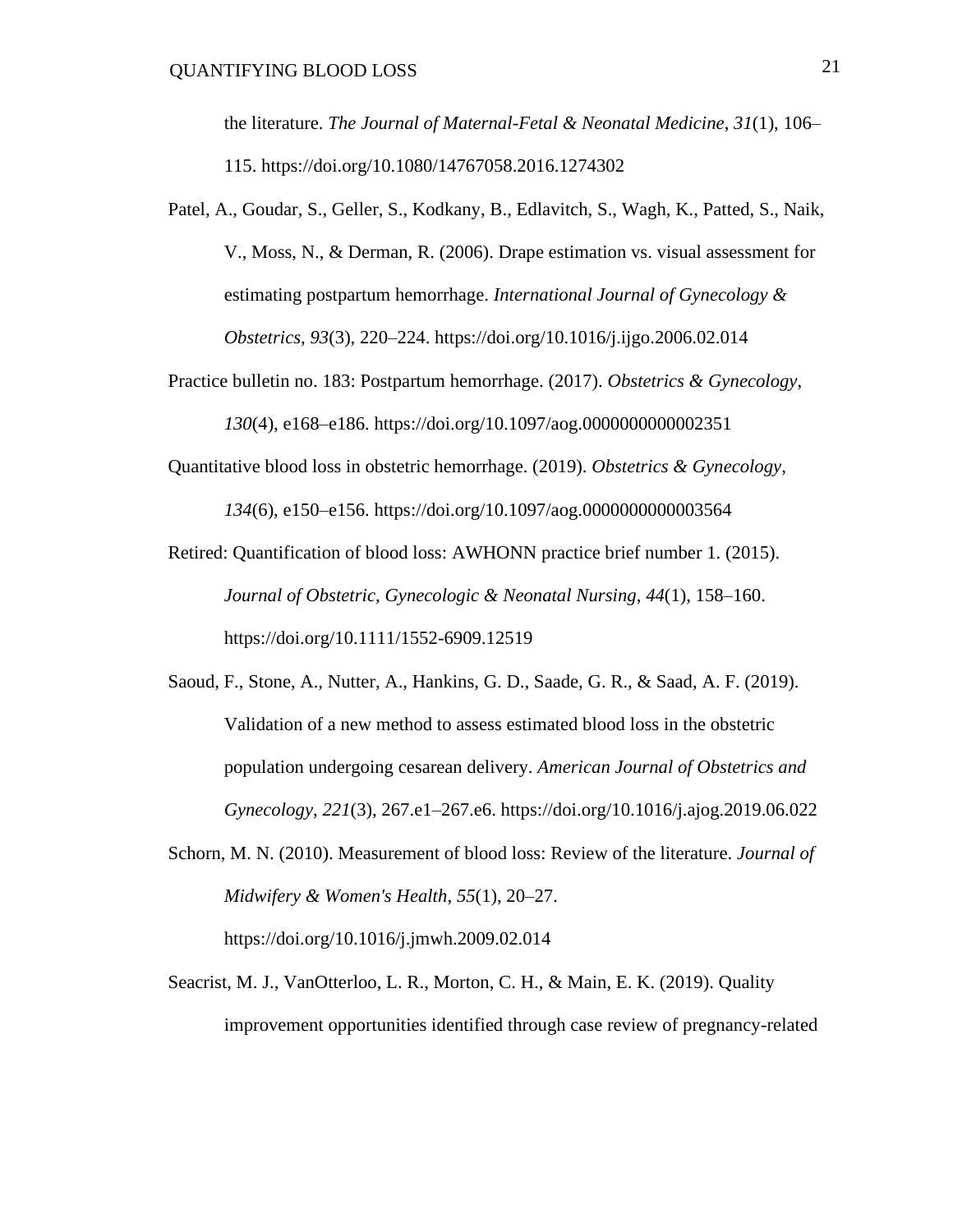deaths from obstetric hemorrhage. *Journal of Obstetric, Gynecologic & Neonatal Nursing*, *48*(3), 288–299. [https://doi.org/10.1016/j.jogn.2019.03.002](about:blank)

- Seligman, K., Ramachandran, B., Hegde, P., Riley, E., El-Sayed, Y., Nelson, L., & Butwick, A. (2017). Obstetric interventions and maternal morbidity among women who experience severe postpartum hemorrhage during cesarean delivery. *International Journal of Obstetric Anesthesia*, *31*, 27–36. [https://doi.org/10.1016/j.ijoa.2017.03.009](about:blank)
- Sloan, N., Durocher, J., Aldrich, T., Blum, J., & Winikoff, B. (2010). What measured blood loss tells us about postpartum bleeding: A systematic review. *BJOG: An International Journal of Obstetrics & Gynaecology*, *117*(7), 788–800. [https://doi.org/10.1111/j.1471-0528.2010.02567.x](about:blank)
- Stafford, I., Dildy, G. A., Clark, S. L., & Belfort, M. A. (2008). Visually estimated and calculated blood loss in vaginal and cesarean delivery. *American Journal of Obstetrics and Gynecology*, *199*(5), 519.e1–519.e7. [https://doi.org/10.1016/j.ajog.2008.04.049](about:blank)
- Taylor, M. J., McNicholas, C., Nicolay, C., Darzi, A., Bell, D., & Reed, J. E. (2013). Systematic review of the application of the plan–do–study–act method to improve quality in healthcare. *BMJ Quality & Safety*, *23*(4), 290–298. [https://doi.org/10.1136/bmjqs-2013-001862](about:blank)
- Toledo, P., McCarthy, R. J., Hewlett, B. J., Fitzgerald, P. C., & Wong, C. A. (2007). The accuracy of blood loss estimation after simulated vaginal delivery. *Anesthesia & Analgesia*, *105*(6), 1736–1740.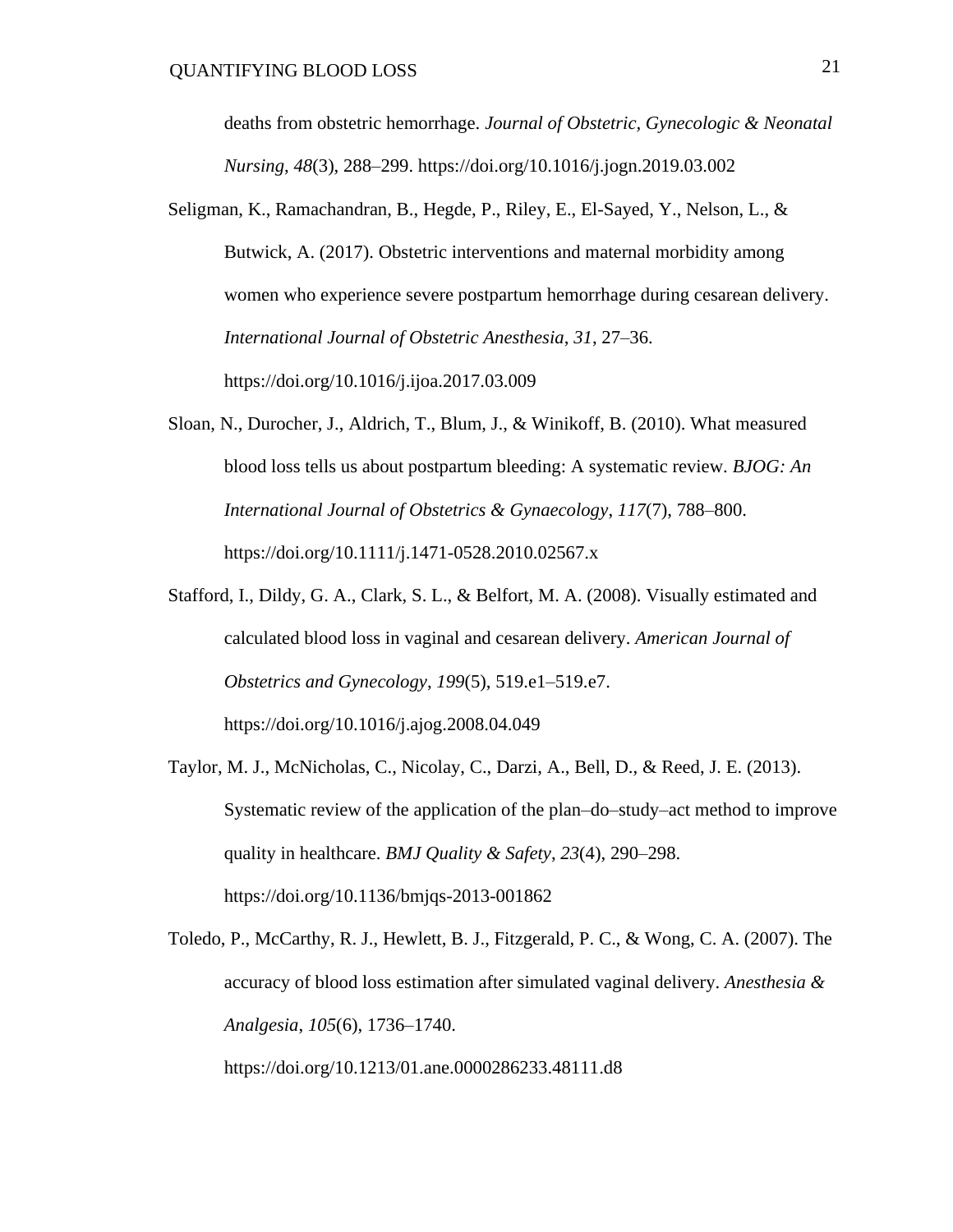Zamudio, S., Al-Khan, A., Douglas, C., Sledge, S., Tully, G., Thurer, R., & Rubenstein, A. (2017). Clinical experience with the implementation of accurate measurement of blood loss during cesarean delivery: Influences on hemorrhage recognition and allogeneic transfusion. *American Journal of Perinatology*, *35*(07), 655–659. [https://doi.org/10.1055/s-0037-1613675](about:blank)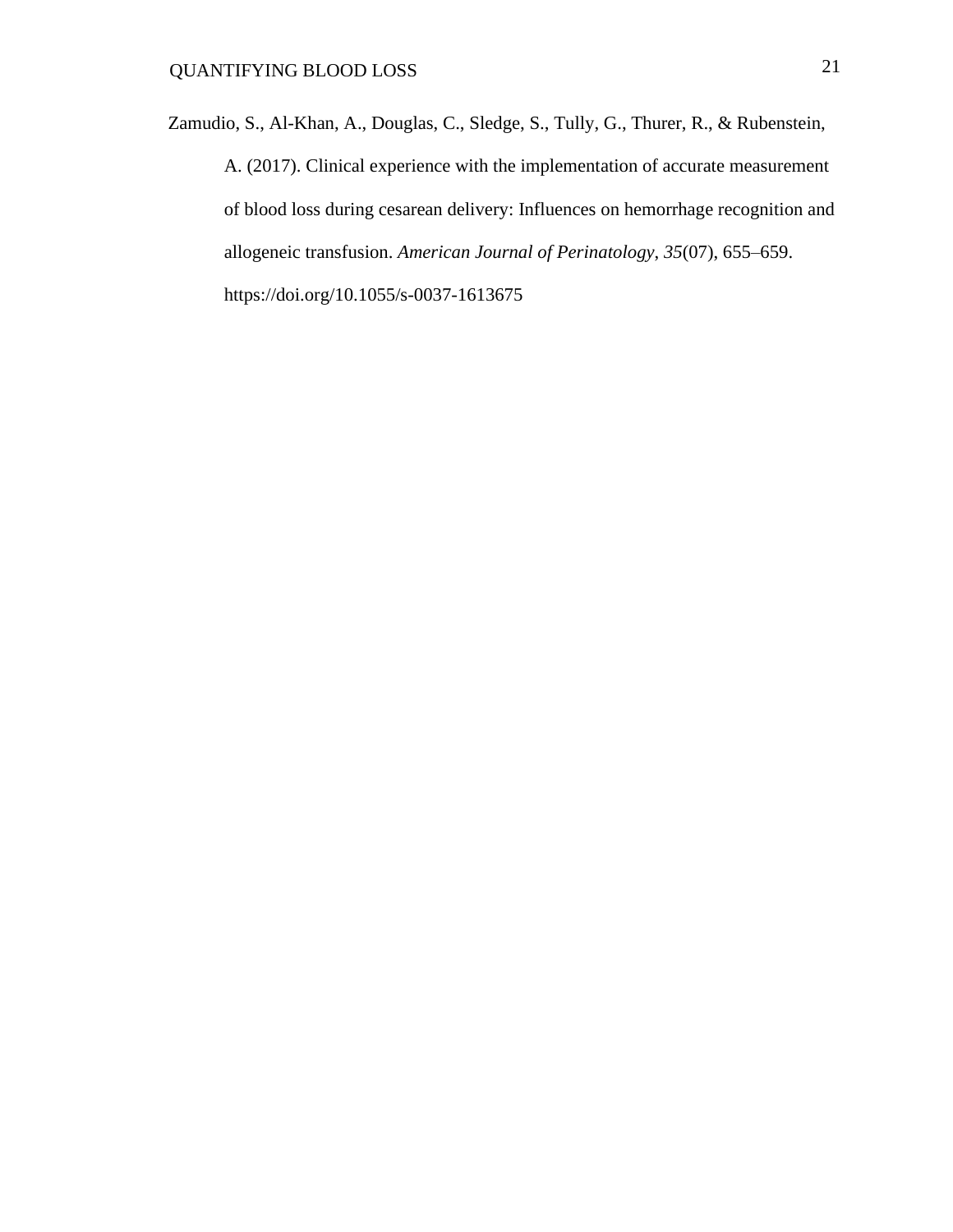## Appendix A

## Data Collection Tool Estimating & Quantifying Blood Loss

## (Excel Spreadsheet)

| $\overline{0}$ | Su             | $\mathbf{A}$ | Rac  | Gr  | P  | Tot            | Se        | Wer         | Whi         | # of        | We  | Whi  | Nu           | Was   | Whic        | Num   | <b>ICU</b> |
|----------------|----------------|--------------|------|-----|----|----------------|-----------|-------------|-------------|-------------|-----|------|--------------|-------|-------------|-------|------------|
| $=$            | bje            | g            | e/   | avi | ar | al             | ver       | e           | ch          | Uter        | re  | ch   | mbe          | a     | $\mathbf h$ | ber   | Ad         |
| E              | <sub>ct</sub>  | e            | Eth  | da  | a  | $\overline{A}$ | ity       | Uter        | Uter        | otoni       | blo | bloo | $\mathbf{r}$ | Surgi | Surgi       | surgi | miss       |
|                | ID             |              | nici |     |    | mo             | <b>Of</b> | otoni       | oton        | cs          | od  | d    | bloo         | cal   | cal         | cal   | ion        |
| $\bf{1}$       |                |              | ty   |     |    | unt            | PP        | cs          | ic          | give        | pro | pro  | d            | Inter | inter       | inter |            |
| $=$            |                |              |      |     |    | <b>Of</b>      | H         | Give        | wer         | $\mathbf n$ | duc | duct | pro          | venti | venti       | venti |            |
| Q              |                |              |      |     |    | <b>Blo</b>     |           | $\mathbf n$ | e           |             | ts  | S    | duct         | on    | ons         | ons   |            |
|                |                |              |      |     |    | od             |           |             | give        |             | giv | wer  | S.           | Perfo | were        |       |            |
|                |                |              |      |     |    | Lo             |           |             | $\mathbf n$ |             | en  | e    | tran         | rmed  | perfo       |       |            |
|                |                |              |      |     |    | SS             |           |             |             |             |     | tran | sfus         |       | rmed.       |       |            |
|                |                |              |      |     |    |                |           |             |             |             |     | sfus | ed           |       |             |       |            |
|                |                |              |      |     |    |                |           |             |             |             |     | ed   |              |       |             |       |            |
| $\mathbf{0}$   | E1             |              |      |     |    |                |           |             |             |             |     |      |              |       |             |       |            |
| $\overline{0}$ | E2             |              |      |     |    |                |           |             |             |             |     |      |              |       |             |       |            |
| $\mathbf{0}$   | E3             |              |      |     |    |                |           |             |             |             |     |      |              |       |             |       |            |
| $\mathbf{0}$   | E4             |              |      |     |    |                |           |             |             |             |     |      |              |       |             |       |            |
|                | Q1             |              |      |     |    |                |           |             |             |             |     |      |              |       |             |       |            |
|                | Q <sub>2</sub> |              |      |     |    |                |           |             |             |             |     |      |              |       |             |       |            |
|                | Q <sub>3</sub> |              |      |     |    |                |           |             |             |             |     |      |              |       |             |       |            |
|                | Q4             |              |      |     |    |                |           |             |             |             |     |      |              |       |             |       |            |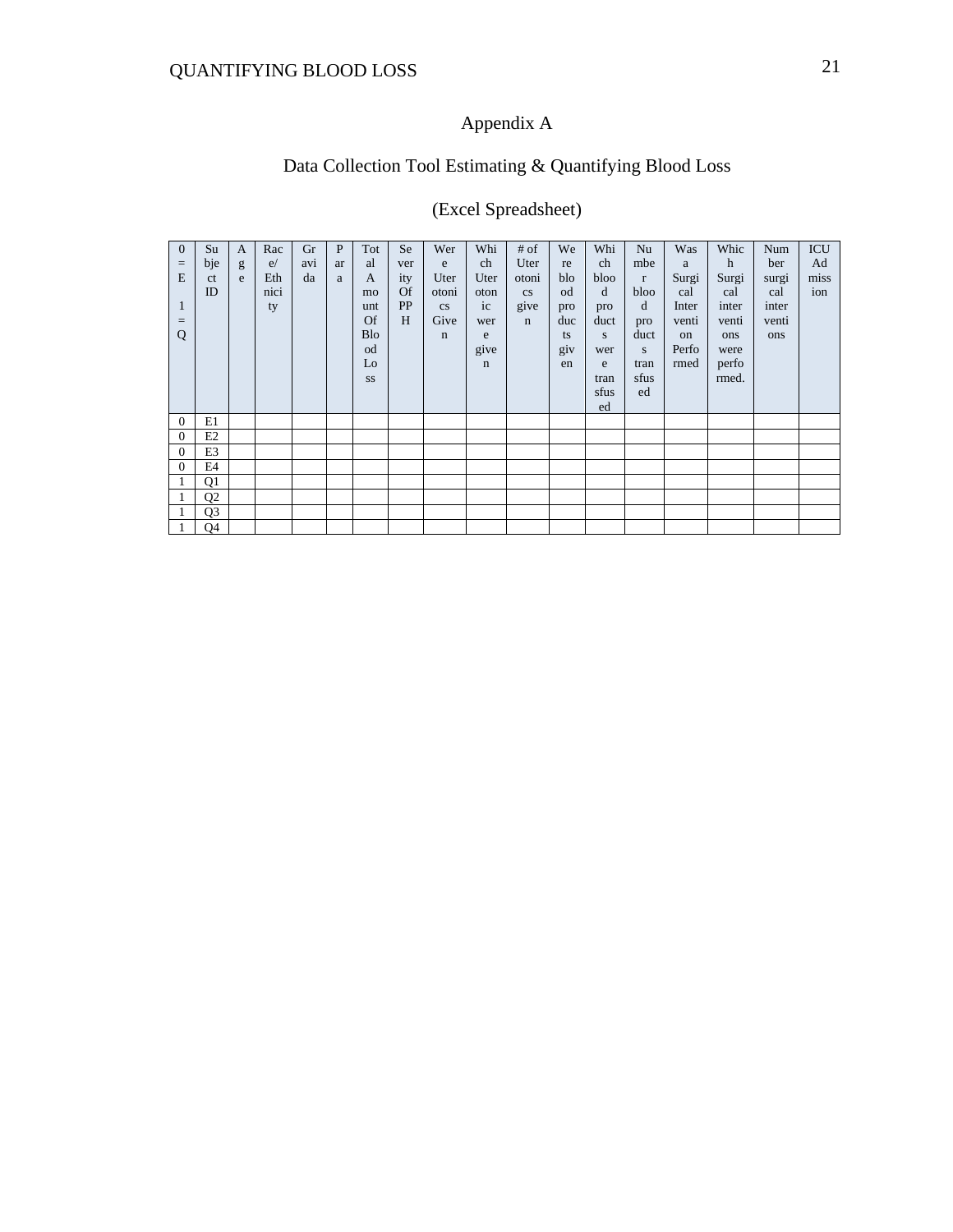## Appendix B

Table 1 Total Number of Participants

## *Total Charts Reviewed* **2269**

| Number of excluded participants | 32   |
|---------------------------------|------|
| Number of EBL participants      | 1171 |
| Number of EBL PPH participants  | 179  |
| Number of QBL participants      | 1066 |
| Number of QBL PPH participants  | 287  |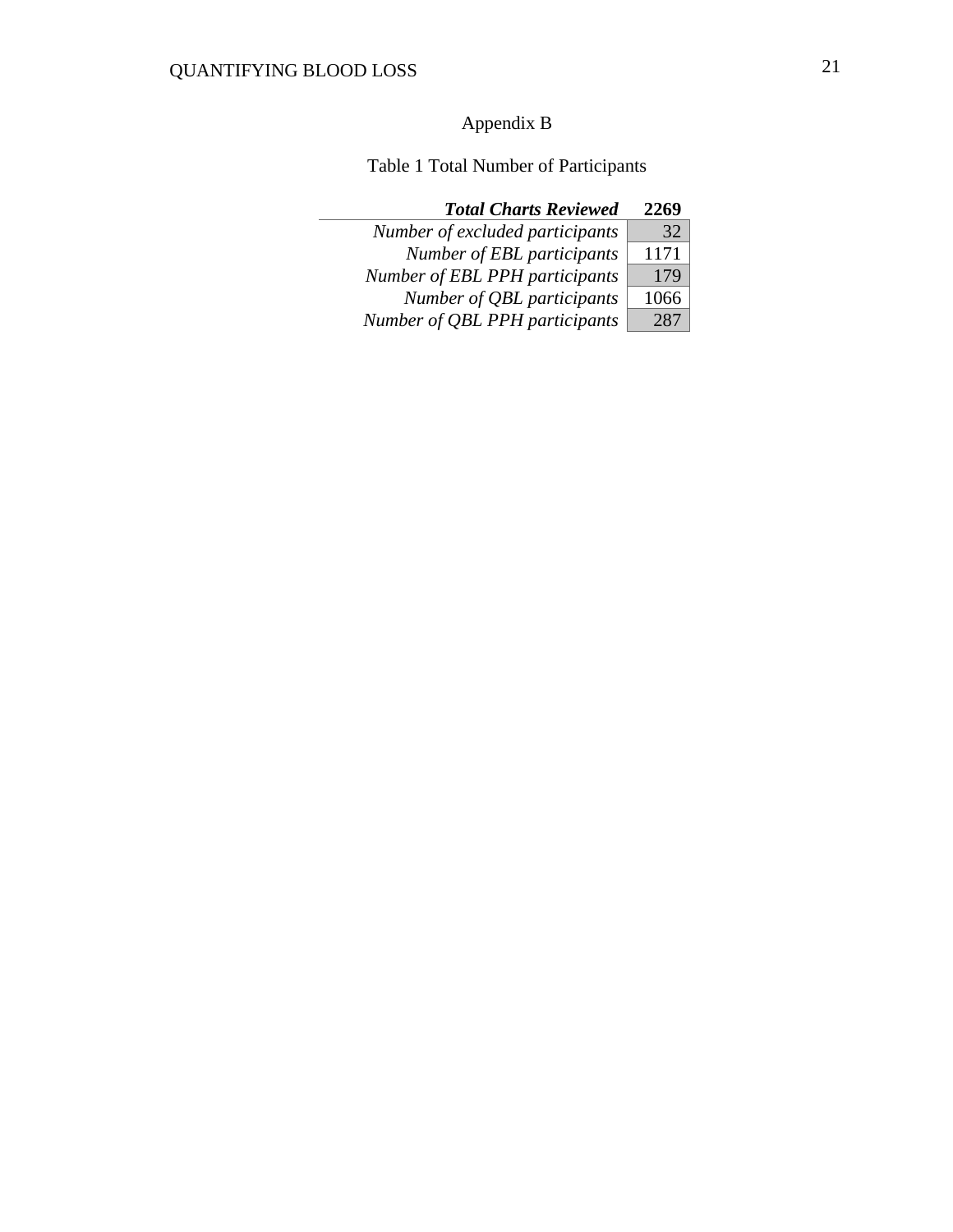## Appendix C

| Table 2 Demographics - Race/Ethnicity |  |
|---------------------------------------|--|
|---------------------------------------|--|

| <b>Race/Ethnicity Participants</b> | EBL | OBL |
|------------------------------------|-----|-----|
| Caucasian                          | 131 | 204 |
| <b>Black</b>                       | 29  | 51  |
| Asian                              |     |     |
| <i>Other</i>                       |     | 19  |
| Hispanic                           | 8   |     |
| <b>Unknown</b>                     | 2   |     |
| Total                              | 179 | 287 |